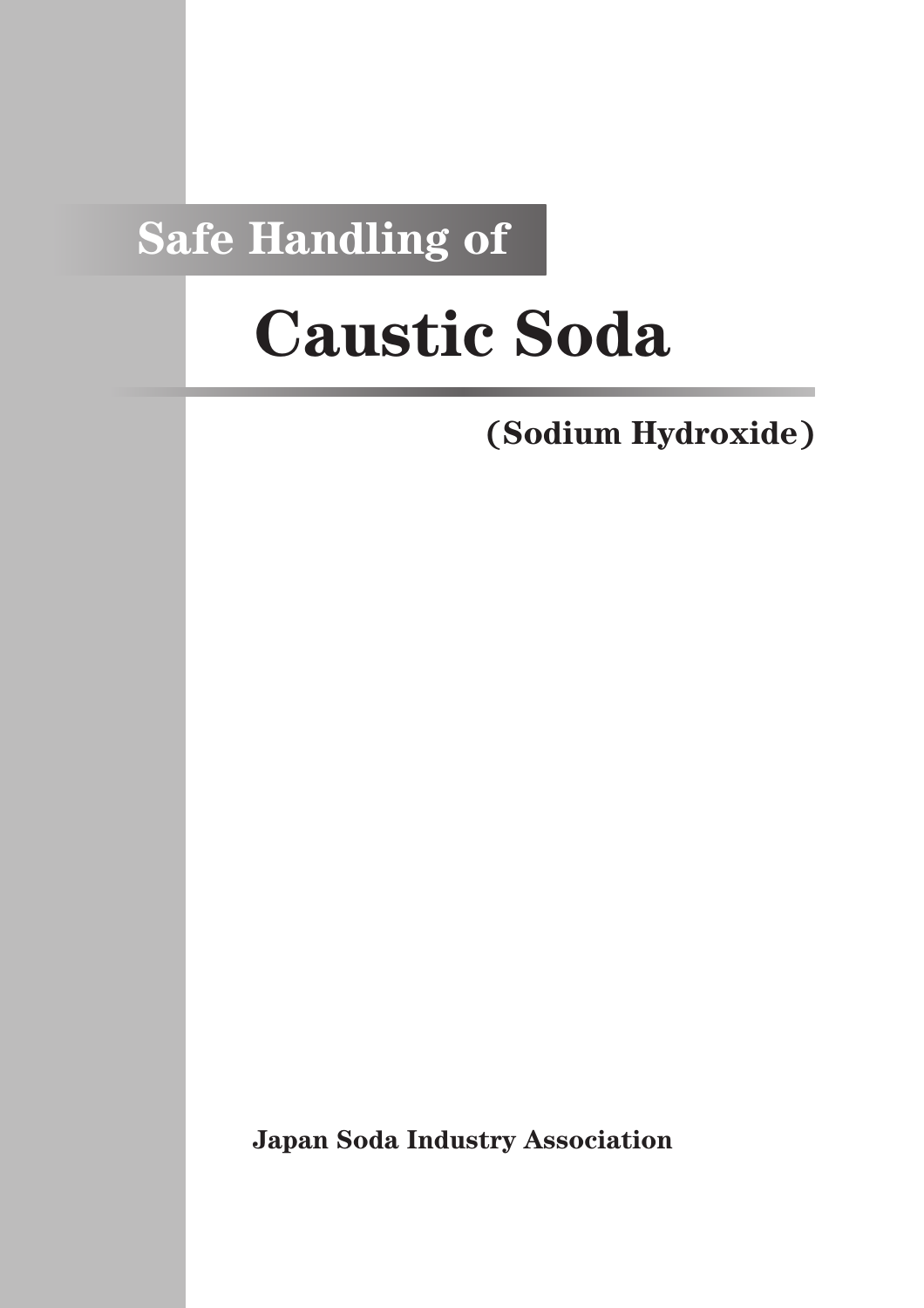### **Contents**

| I            |                           |                                                                                                                                                                         |  |  |  |  |  |
|--------------|---------------------------|-------------------------------------------------------------------------------------------------------------------------------------------------------------------------|--|--|--|--|--|
|              | 1.                        |                                                                                                                                                                         |  |  |  |  |  |
|              | 2.                        |                                                                                                                                                                         |  |  |  |  |  |
|              | 3.                        |                                                                                                                                                                         |  |  |  |  |  |
| $\mathbf{I}$ |                           |                                                                                                                                                                         |  |  |  |  |  |
|              | 1.                        |                                                                                                                                                                         |  |  |  |  |  |
|              | 2.                        |                                                                                                                                                                         |  |  |  |  |  |
| Ш            |                           |                                                                                                                                                                         |  |  |  |  |  |
|              | 1.                        | Transportation $\cdots$ $\cdots$ $\cdots$ $\cdots$ $\cdots$ $\cdots$ $\cdots$ $\cdots$ $\cdots$ $\cdots$ $\cdots$ $\cdots$ $\cdots$ $\cdots$ $\cdots$ $\cdots$ $\cdots$ |  |  |  |  |  |
|              | 2.                        | Precautions for Storage $\cdots$ $\cdots$ $\cdots$ $\cdots$ $\cdots$ $\cdots$ $\cdots$ $\cdots$ $\cdots$ $\cdots$ $\cdots$ $\cdots$ $\cdots$                            |  |  |  |  |  |
| IV           |                           |                                                                                                                                                                         |  |  |  |  |  |
|              | 1.                        |                                                                                                                                                                         |  |  |  |  |  |
|              | 2.                        | Unloading from Tank Trucks, Rail Tanks, and Tankers ••••••••••••••••••••••••••••• 7                                                                                     |  |  |  |  |  |
| V            |                           |                                                                                                                                                                         |  |  |  |  |  |
|              | 1.                        |                                                                                                                                                                         |  |  |  |  |  |
|              | 2.                        |                                                                                                                                                                         |  |  |  |  |  |
|              | 3.                        |                                                                                                                                                                         |  |  |  |  |  |
|              | 4.                        |                                                                                                                                                                         |  |  |  |  |  |
|              | 5.                        | Prevention Measures for Hygiene ……………………………………………………… 12                                                                                                                |  |  |  |  |  |
| VI.          |                           |                                                                                                                                                                         |  |  |  |  |  |
| VII.         |                           | Maintenance of the Facilities (Cleaning and Repairing) ………………………………… 13                                                                                                 |  |  |  |  |  |
|              |                           | VIII Safety Facilities………………………………………………………………………… 14                                                                                                                   |  |  |  |  |  |
| IX           |                           |                                                                                                                                                                         |  |  |  |  |  |
|              | 1.                        |                                                                                                                                                                         |  |  |  |  |  |
|              | 2.                        | Eye Exposure                                                                                                                                                            |  |  |  |  |  |
|              |                           |                                                                                                                                                                         |  |  |  |  |  |
| X            |                           |                                                                                                                                                                         |  |  |  |  |  |
|              | 1.                        |                                                                                                                                                                         |  |  |  |  |  |
|              | 2.                        | Specific Gravity and Concentration of Caustic Soda Solution ····················· 17                                                                                    |  |  |  |  |  |
|              | 3.                        | Specific Gravity, Concentration, and Temperature of Caustic Soda Solution  18                                                                                           |  |  |  |  |  |
|              | 4.                        |                                                                                                                                                                         |  |  |  |  |  |
|              | 5.                        |                                                                                                                                                                         |  |  |  |  |  |
|              | 6.                        |                                                                                                                                                                         |  |  |  |  |  |
|              | 7.                        |                                                                                                                                                                         |  |  |  |  |  |
| XI           |                           |                                                                                                                                                                         |  |  |  |  |  |
| XII          | <b>Cases of Disasters</b> |                                                                                                                                                                         |  |  |  |  |  |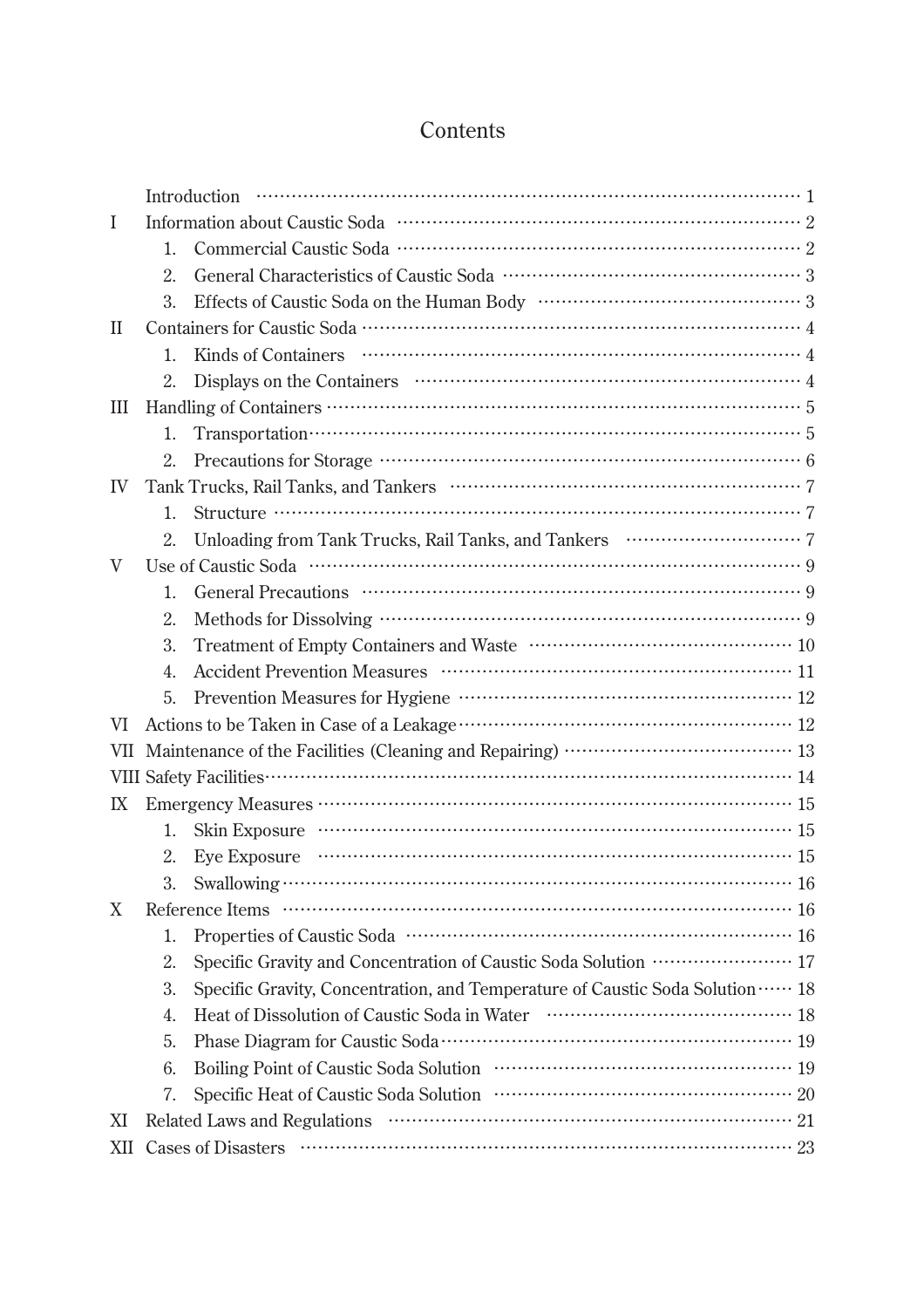## **Introduction**

Caustic soda (excluding solutions containing not more than 5% caustic soda) is designated as a deleterious substance under Japanese laws, and is a strongly corrosive substance. Persons who handle caustic soda should learn about related laws and regulations (such as the Poisonous and Deleterious Substance Control Law), its properties, and precautions on handling; and should observe them to ensure safety.

This leaflet compiles the information that dealers, transporters, and consumers handling caustic soda need to know as a guideline for the routine prevention of accidents.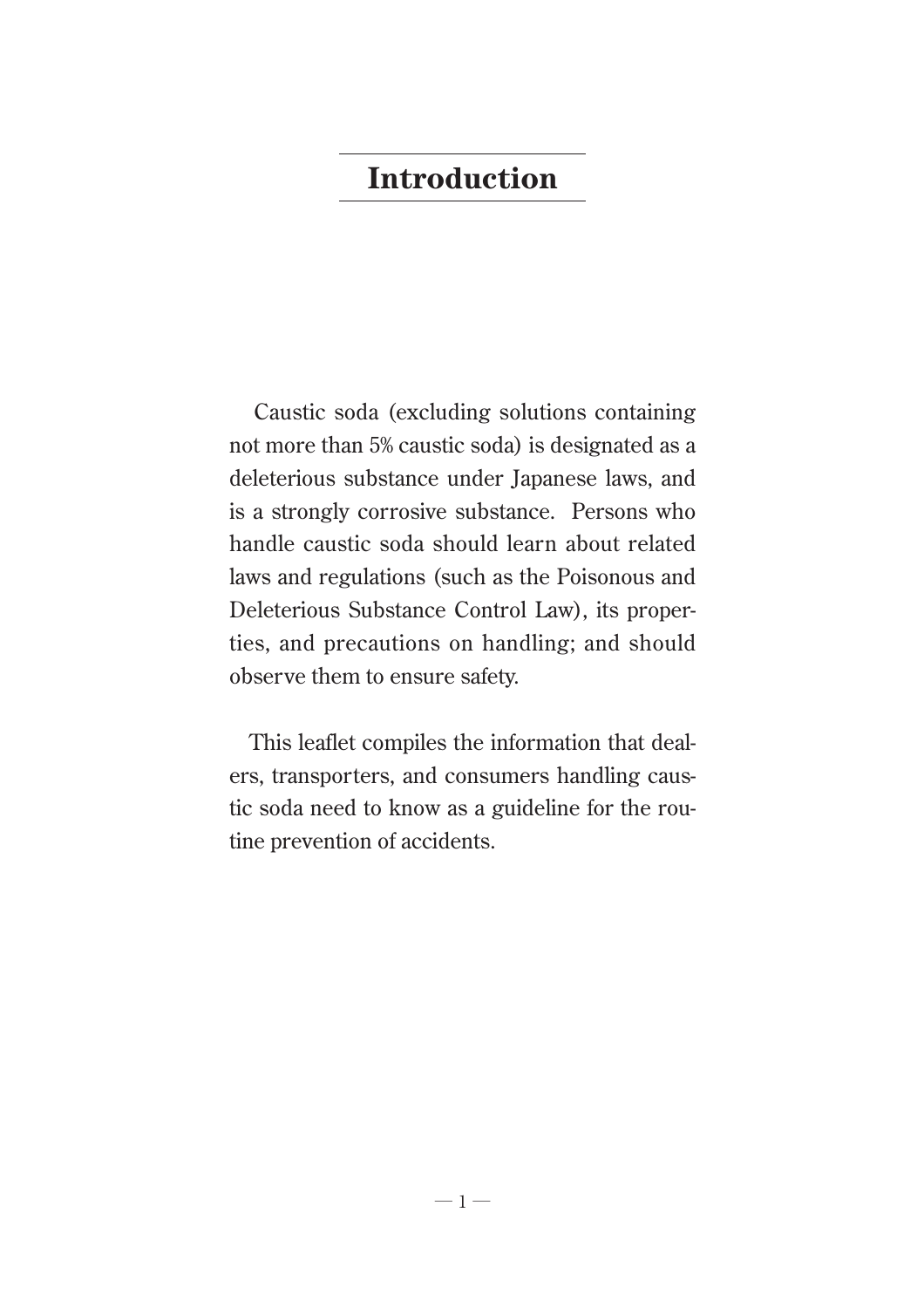## **I. Information about Caustic Soda**

#### **1. Commercial Caustic Soda**

- ・Commercial caustic soda is classified into solid types and liquid types according to its phases as well as into industrial, reagent, and Japanese Pharmacopoeia grades according to its uses. Of the solid types of commercial caustic soda, flaked caustic soda is also a commercial product.
- ・The types of solid caustic soda are as shown in the following table, and the qualities and testing methods are specified in JSIA (Japan Soda Industry Association) Standards, JIS (Japanese Industrial Standards), the Japanese Pharmacopoeia and the JSFA (Japanese Standards for Food Additives).

Quality of caustic soda

| Grade                          | <b>Type</b>                                     | Quality            | Testing method                              |  |
|--------------------------------|-------------------------------------------------|--------------------|---------------------------------------------|--|
| Industrial caustic<br>soda     | Liquid, type 1, type 2<br>Solid, type 1, type 2 | JSIA-01<br>JSIA-02 | <b>JIS K 1200</b><br><b>JIS K1200</b>       |  |
| Reagent grade<br>caustic soda  | Special grade, class 1                          | <b>JIS K 8576</b>  |                                             |  |
| Pharmacopoeial<br>caustic soda |                                                 | NaOH > 95.0%       | Japanese<br>Pharmacopoeia<br>Testing method |  |

Quality of caustic soda for food additives (JSFA)

| Purity                      | Crystalline caustic soda: $70 \sim 75\%$<br>Caustic soda, anhydrous: $\geq 95\%$                                                                        |  |  |  |
|-----------------------------|---------------------------------------------------------------------------------------------------------------------------------------------------------|--|--|--|
| Form                        | Crystalline grade: White crystalline powder or granules<br>Anhydrous grade: White spherical shapes, flakes, rods, or<br>other solid forms; white powder |  |  |  |
| Dissolved state             | Colorless, substantially transparent                                                                                                                    |  |  |  |
| Sodium carbonate<br>content | $< 2\%$                                                                                                                                                 |  |  |  |
| Arsenic content             | $\leq 4$ $\mu$ g/g as As <sub>2</sub> O <sub>3</sub>                                                                                                    |  |  |  |
| Heavy metal<br>content      | $\leq 30 \mu$ g/g as Pb                                                                                                                                 |  |  |  |
| Mercury content             | $\leq$ 0.1 $\mu$ g/g as Hg                                                                                                                              |  |  |  |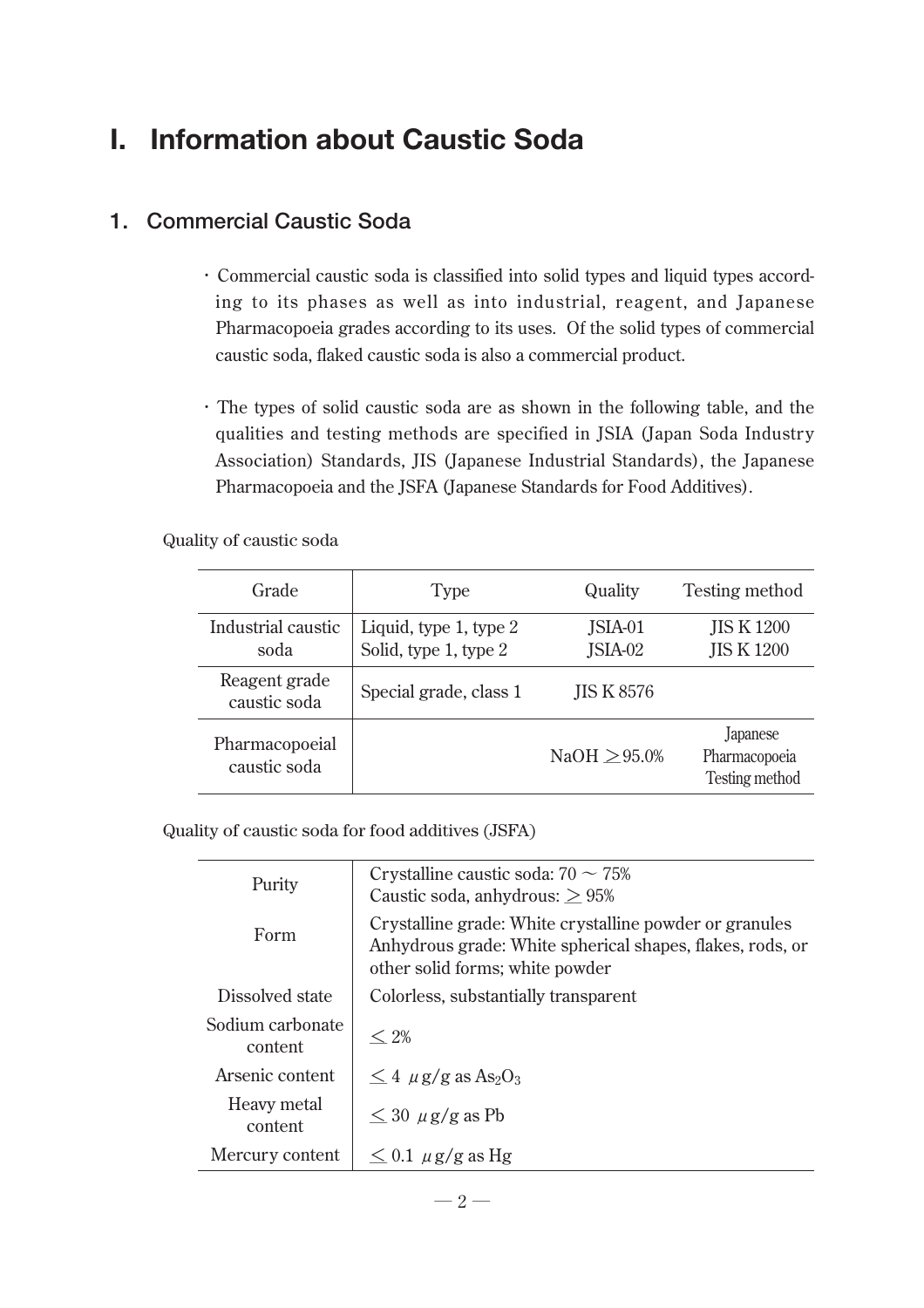#### **2. General Characteristics of Caustic Soda**

- ・Caustic soda is the most typical of the strong alkalis. Although there is no danger of it exploding or igniting, it reacts with various acids, such as hydrochloric acid, and is neutralized and generates considerable exothermic heat of neutralization.
- ・It corrodes metals, such as aluminum, tin, and zinc. During this process, it generates hydrogen, which has the potential to behave as an explosive gas.
- ・It is highly hygroscopic, and absorbs the moisture, carbon dioxide, or sulfur dioxide in the air. It is also highly deliquescent and absorbs moisture to form an aqueous solution.
- ・When liquid caustic soda is diluted, it generates a considerable amount of heat of dilution. Since this rapidly generates strong heat and the resulting solution may spatter if the water is carelessly poured into it, care must be taken.
- ・Caustic soda easily decomposes animal fibers. Although plant fibers are also decomposed, they have a higher resistance than animal fibers. Although materials resistant to corrosion by caustic soda include stainless steel, steel-epoxy resins, and fiber-reinforced plastics, steel and rubber-lined steel are the most frequently used.

#### **3. Effects of Caustic Soda on the Human Body**

- ・Alkalis have a decomposing effect on proteins, which may gradually penetrate the deep tissues unless the adhered alkali is completely removed. In particular, if the eyes are exposed to an alkali, since eye tissue is rapidly affected causing a lowering or loss of vision, great care should be taken.
- ・Even a dilute solution can affect the tissue of the skin if it repeatedly comes into contact with the skin, which may cause dermatitis or chronic eczema.
- ・If the concentration of the solution is high, the affected tissue rapidly decomposes.
- ・If the solution is swallowed by mistake, it causes inflammation in the mouth,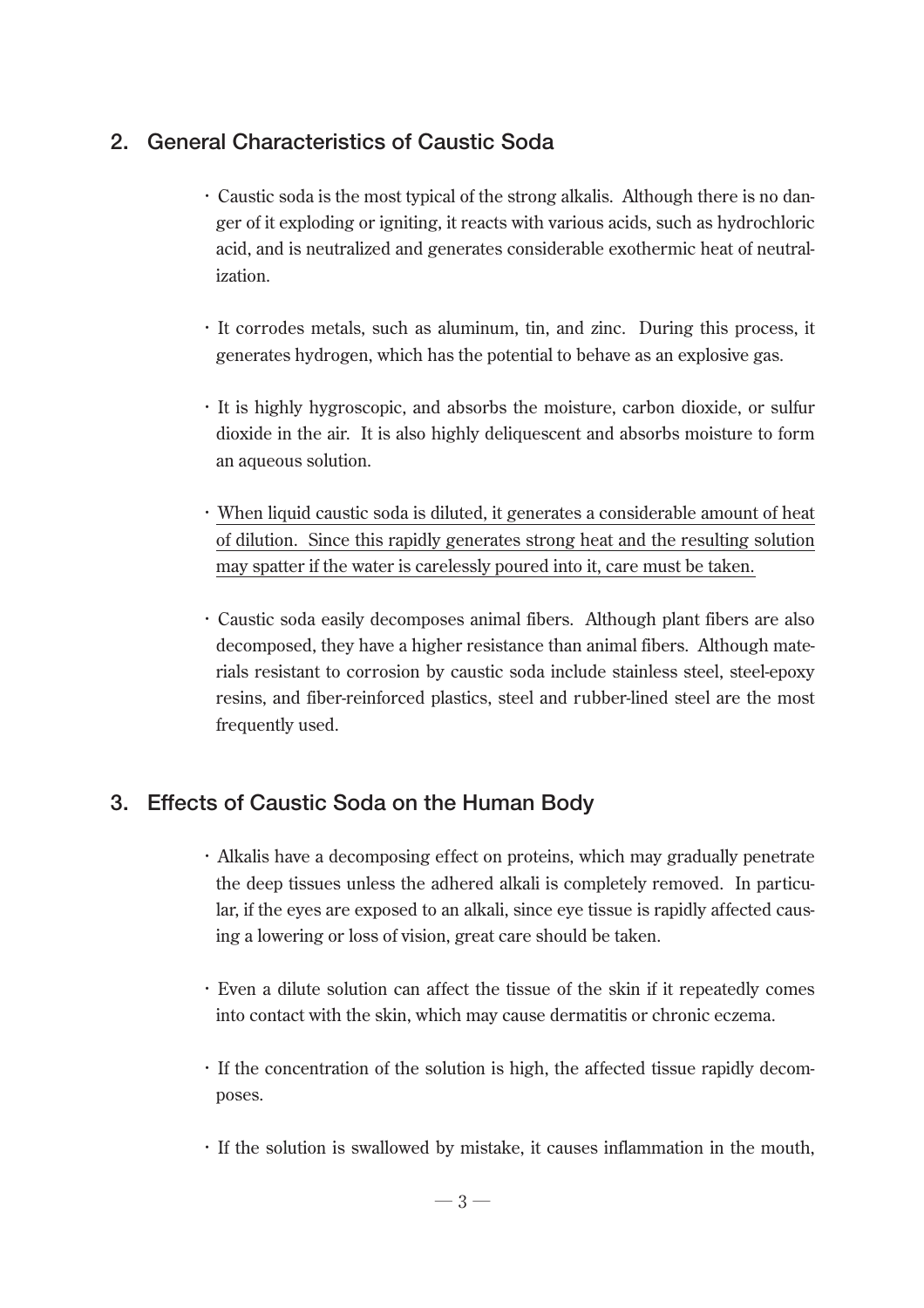throat, esophagus, or stomach.

・The inhalation of caustic soda dust or mist causes various degrees of injury in the respiratory tract. Thus, the allowable concentration of caustic soda dust or mist in the air in a working area is specified as  $2 \text{ mg/m}^3$  (upper limit).

## **II. Containers for Caustic Soda**

#### **1. Kinds of Containers**

- ・Solid caustic soda is contained in thin steel drums.
- ・Flake caustic soda is contained in drums or PVC-lined paper bags as shown in the table.

| No.            | Outer<br>diameter<br>(mm)   | Height<br>(mm) | Outlet<br>(mm)  | Total<br>weight<br>(kg) | Tare<br>weight<br>(kg) | Net weight<br>(kg) | Name                |
|----------------|-----------------------------|----------------|-----------------|-------------------------|------------------------|--------------------|---------------------|
| 1              | 575                         | 900            | 403             | 174                     | 24                     | 150                | Drum                |
| $\overline{2}$ | 450                         | 735            | 326             | 83                      | 8                      | 75                 | ,                   |
| 3              | 235                         | 375            | 125             | 16                      |                        | 15                 | ,                   |
| $\overline{4}$ | 400                         | 550            | 395             | 53.5                    | 3.5                    | 50                 | Fiber drum          |
| 5              | Length: $700$<br>Width: 400 | 100            | Machine<br>sewn | 25.3                    | 0.3                    | 25                 | PVC-lined paper bag |

- ・Liquid caustic soda is contained in rectangular cans or drums. For the transportation of a large quantity of liquid caustic soda, tank trucks, rail tanks, or tankers are used.
- ・Reagent-grade caustic soda is contained in glass bottles.

#### **2. Displays on the Containers**

- ・The "Poisonous and Deleterious Substances Control Law" requires the following to be displayed on the containers:
	- Container (outside):"No Medical Use" and "Deleterious Substance"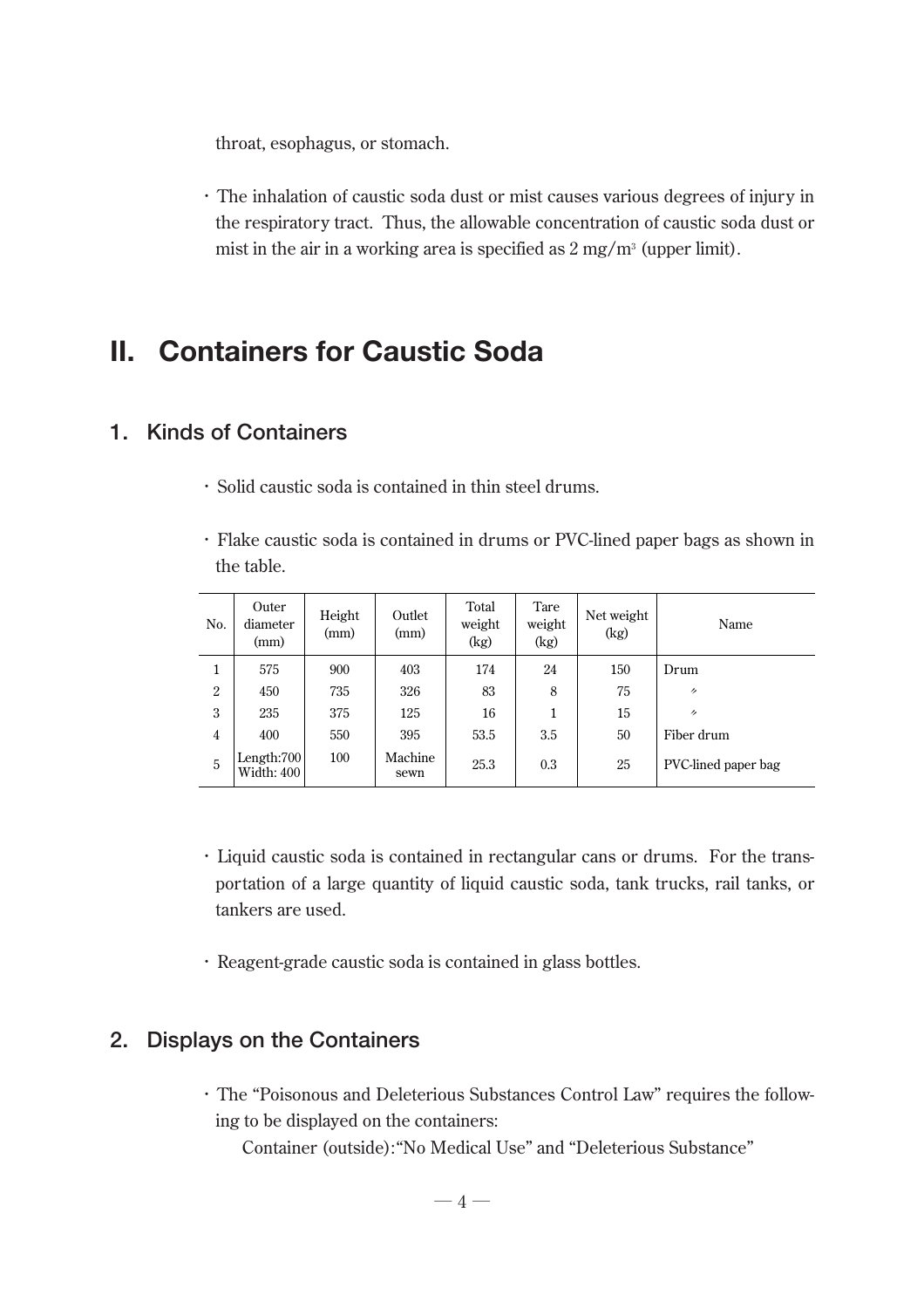(red characters on a white background) Name, grade, net weight of the contents Name and address of the manufacturer or importer

Tank truck: "Poison" (white characters on a black background) (On the front and back of the truck)

- ・On both sides of rail tanks, "Exclusive Use for Caustic Soda" is displayed.
- ・Care must also be taken to the display requirements of other related laws and regulations.

## **III. Handling of Containers**

#### **1. Transportation**

- (1) General precautions
	- ・Close the lid or cover of the container so that it is airtight in order to avoid moisture absorption during transportation.
	- ・For transportation in drums, use boxcars, but if gondola cars are used, cover the drums with sheets.
	- ・In the case of consolidated transport, keep acids away from the caustic soda, and do not place the containers of caustic soda on top of other containers containing organic chemicals.
	- ・Since crystals are precipitated from liquid caustic soda when the temperature lowers, do not expose it to low temperatures for a long period of time. The freezing point of standard commercial liquid caustic soda is  $5 \sim 12^{\circ}$ C
	- ・When solid caustic soda is being handled directly, or liquid caustic soda is being handled, be sure to wear protective goggles and rubber gloves, and wear rubber boots or rubber clothing as required.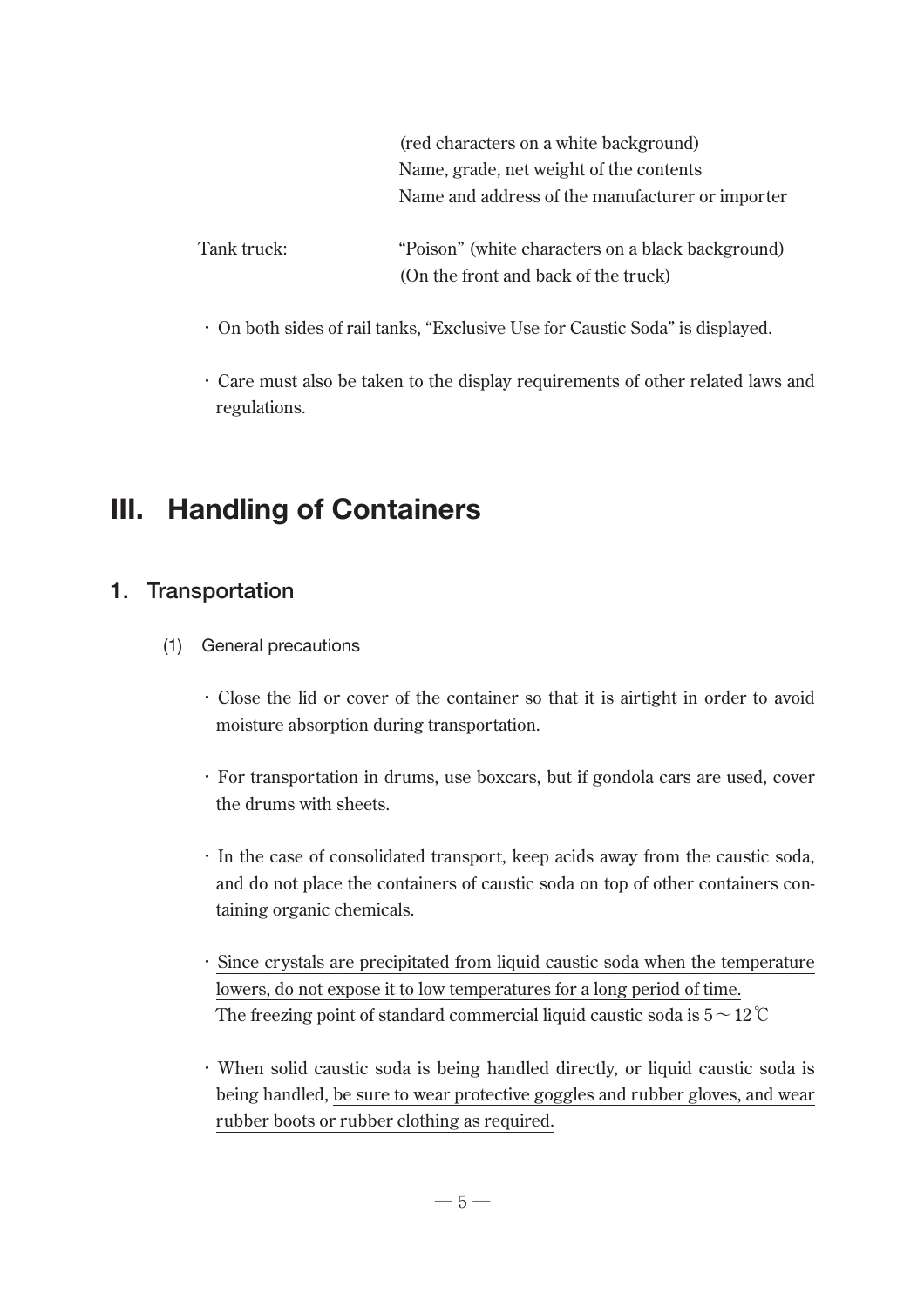- ・Dispose of items contaminated by ambient caustic soda mist, or that have been soaked in liquid caustic soda, after treatment to make them harmless.
- ・Since caustic soda generates heat when it is diluted by water or neutralized by an acid, and may form a mist, make sure the eyes or skin are not exposed to the mist.
- (2) Transportation of caustic soda by tank truck
	- ・The laws require that each tank truck be provided with a document describing the name, components and grade of the contents, and the first aid measures to be taken in case of an accident, protective equipment, tools, and so on. In the case of long period of transportation, a standby driver is required to ride in the truck.
	- ・The driver must be certain to close the manholes or valves so that the liquid does not leak.
- (3) Transportation of caustic soda by ship
	- ・When caustic soda is transported by ship, refer to the "Ship Safety Law."

#### **2. Precautions for Storage**

- ・Caustic soda is specified by the "Poisonous and Deleterious Substances Control Law" as a non-medical deleterious substance. Therefore, the characters for "No Medical Use" and the red characters for "Deleterious Substance" on a white background, as well as a description of the contents and their constituents must be displayed on the tank.
- ・In addition, the storage place must have measures to secure it against losses or theft (locking), and preventive measures to control splash, leakage, outflow or penetration to the external environment must also be taken.
- ・In storage areas, caustic soda must be stored separate from other chemicals. In anticipation of any breakdown of the containers, caustic soda must be isolated from acids, metals, explosives, organic peroxides and so on.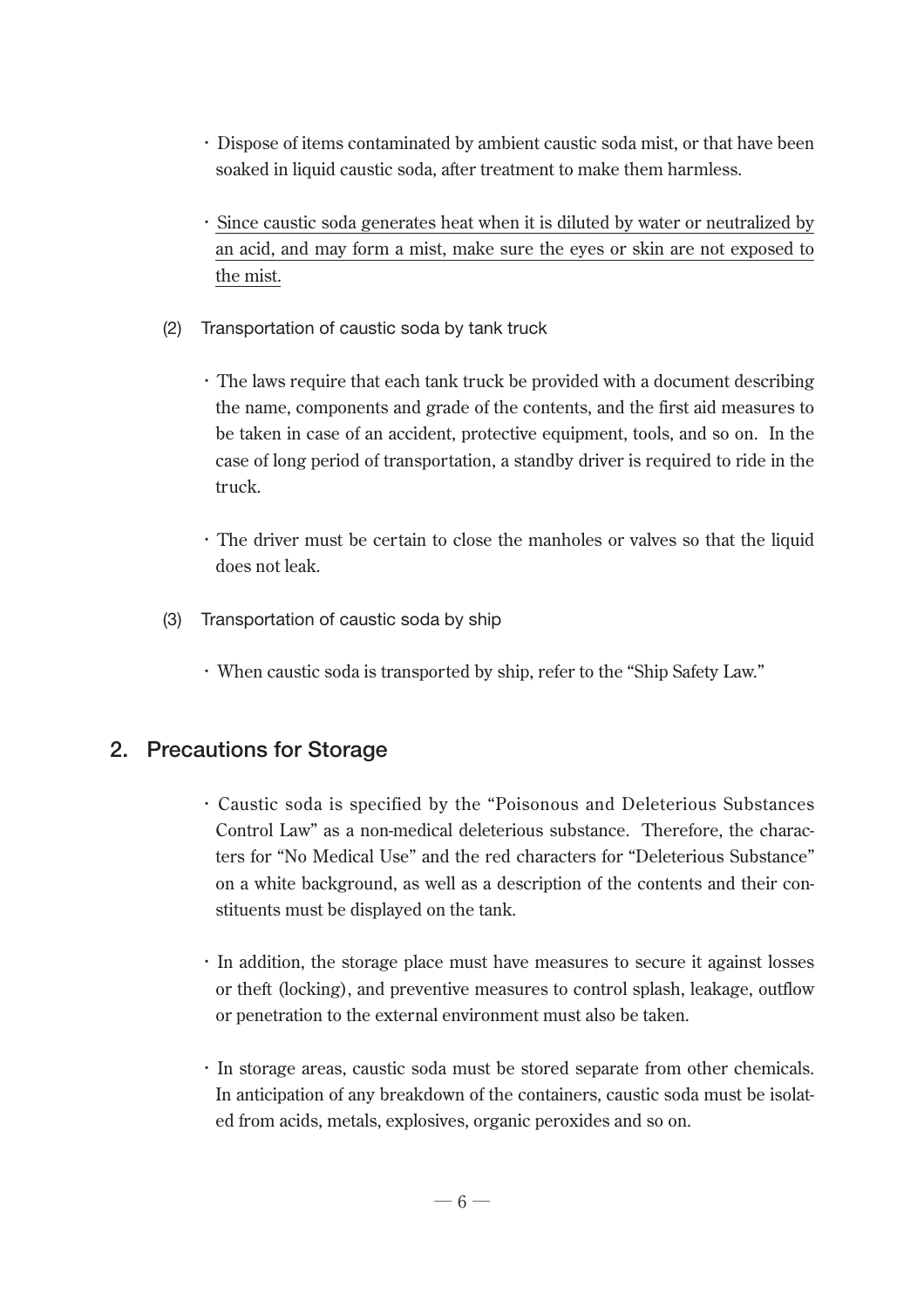- ・When caustic soda is stored in steel drums, store it in a warehouse or indoor stock yard that is as dry as possible to prevent the external corrosion of drums, moisture absorption, and freezing.
- ・Although the tank for the caustic soda solution can be a steel tank, it is safer to use other tanks lined with rubber or alkali-resistant synthetic resins.
- ・It is desired that outdoor tanks for caustic soda solution be equipped with an insulation system and heating system such as steam heating coils.
- ・A facility should be available to supply large quantities of water so as to flush any spilt caustic soda.

## **IV. Tank Trucks, Rail Tanks, and Tankers**

- $\cdot$  The capacity of a tank truck is normally 8 m<sup>3</sup>.
- $\cdot$  The capacity of a rail tank is normally 30 m<sup>3</sup>.
- $\cdot$  The capacity of tankers is normally 50 to 300 m<sup>3</sup>.

#### **1. Structure**

・When caustic soda is transported, shipped, or received using a tank truck, rail tank, or tanker, it is important to have an accurate knowledge of its structure and the materials of the valves and pipes, as well as the interior and exterior of the storage tanks related to transport, receiving, and shipping operations on the basis of correct and accurate drawings, and to keep everyone informed about them.

#### **2. Unloading from Tank Trucks, Rail Tanks, and Tankers**

・On receiving, make sure that the person in charge of the establishment continually observes the checking of pipes, opening and closing of valves, checking of the commencement and termination of the receiving, and the checking of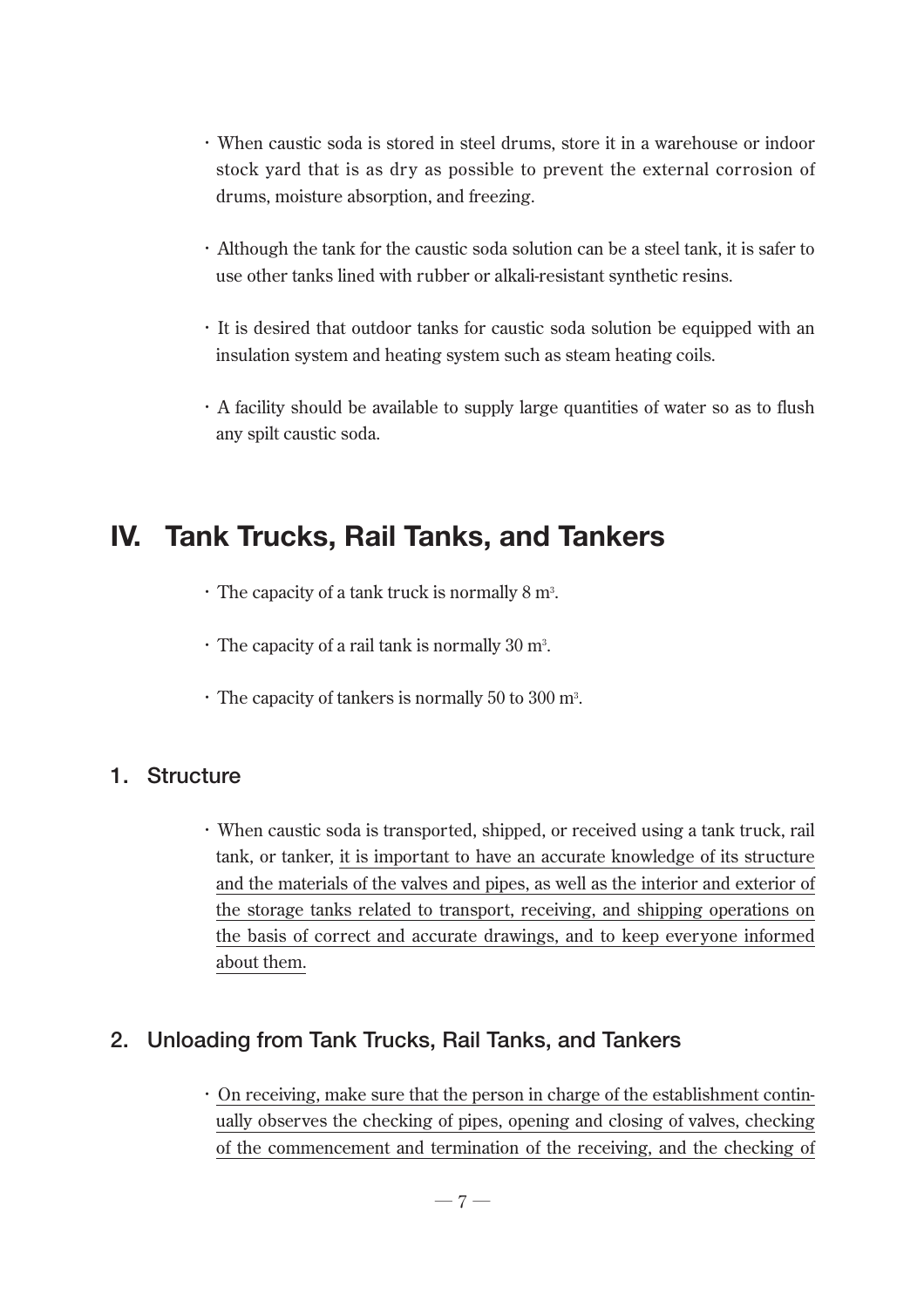#### the quantities received.

- ・When loading or unloading using a tank truck, make sure that the manual brakes and a vehicle lock are applied so that the truck cannot move during the operations. Under no circumstances should the truck be left unobserved.
- ・When unloading a tank truck, rail tank, or tanker, use a pump or compressed air (or nitrogen). If nitrogen is used, immediately inform the loading operator or indicate this fact on the tank. If the operator needs to enter the tank, replace the contents with water, measure the oxygen concentration, and wear protective clothing so that there is no fear of suffocation.
- ・The supervisor of the unloading should make sure that the operators have sufficient knowledge of the properties of caustic soda, the joints and the pipelines; and allow them to operate these only after checking the contents of the tank and testing the vents and the safety valves.
- ・When unloading using a pump (or siphon), remove the vent flange of the tank of the tank truck, rail tank, or tanker to allow air to enter. Remove the blanking plate of the delivery pipe, connect the pipeline of the storage tank to the flange of the delivery pipe, and start up the pump (or siphon) to start delivery. When the tank has been emptied, stop the pump (or siphon), remove the pipeline from the delivery pipe, and close the vent and the flange of the tank. During this operation, care should be taken so that the solution does not come in contact with other parts, or it is not spilt. However, if it is spilt, flush it away with a large quantity of water.
- ・When caustic soda is delivered by air injection, make sure in advance that there are no defects in the lid of the tank, the flange connected to the pipeline, the valves and so on. Should there be any defects, the caustic soda might be ejected from that part to cause an accident. Open the block valve slowly and properly adjust the flow rate to the tank. Although the internal pressure of the tank is rapidly lowered after delivery has been completed, continue air injection until the pipeline is emptied before closing the valve. Any mist discharged when the internal pressure is returned to normal pressure must be absorbed in water and neutralized using an acid before disposal.
- ・The facility for pressure-pumping a caustic soda solution through a flexible pipe, such as a rubber hose must be equipped with a pressure gauge, and an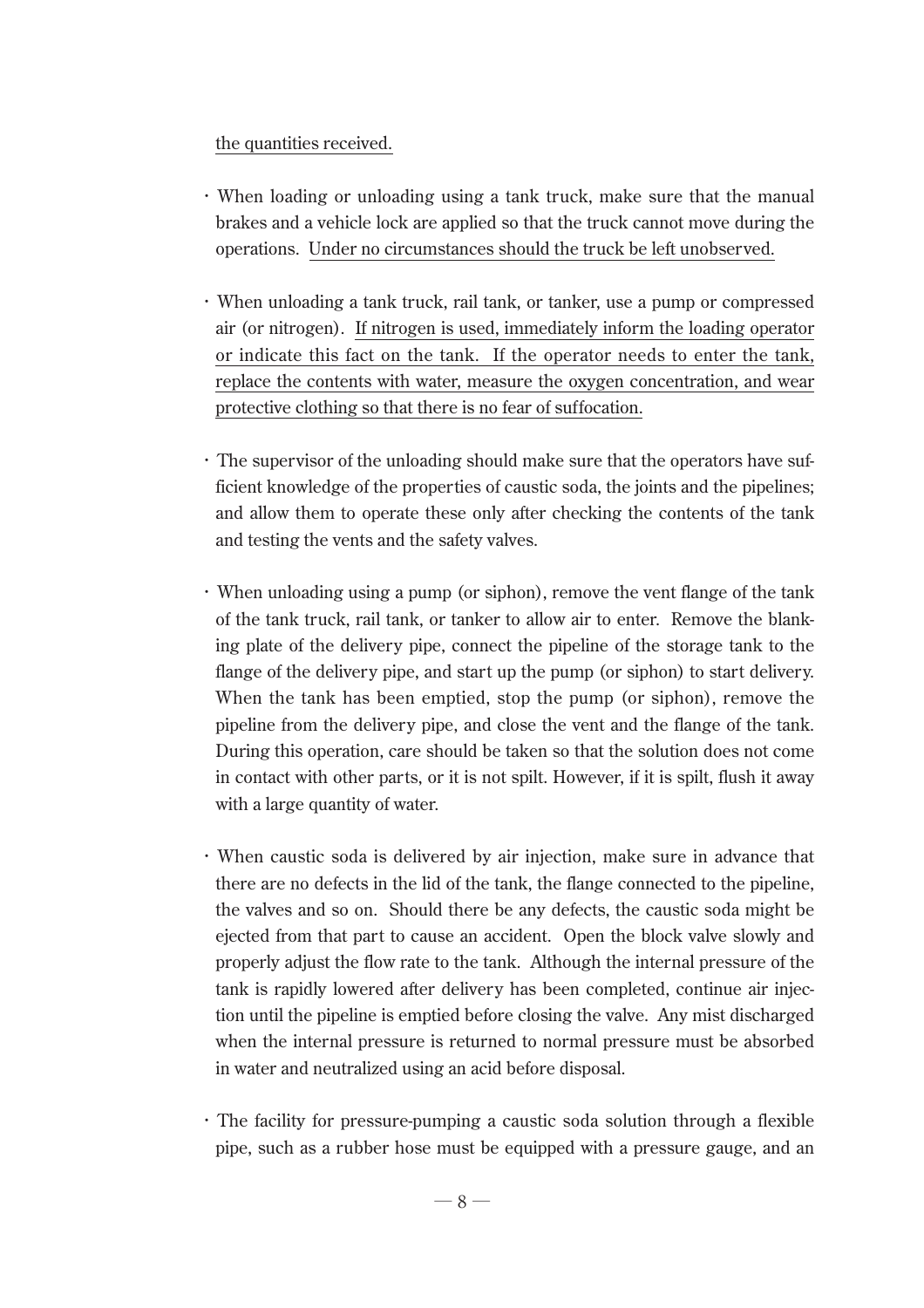anticorrosive and pressure-resistant hose must be used. Before pressurepumping, inspect the hose, the pressure gauge, and the connection of the hose, and take sufficient care as to the limit of the working pressure of the hose.

## **V. Use of Caustic Soda**

#### **1. General Precautions**

- ・Install a facility that can discharge large quantities of water to flush away any accidentally leaked or spilt caustic soda.
- ・Although caustic soda must be handled with care so as not to leak, in case of leakage follow the procedures in Section VI Action to be Taken in Case of Leakage.
- ・When solid caustic soda is being taken out of a drum, cut the seam of the drum. Since solid caustic soda taken from a drum quickly absorbs moisture from the atmosphere and becomes slippery, take great care not to slip on it.
- ・In the case of liquid caustic soda, carefully remove the cap of the drum while standing it in the upright position, and connect a nipple pipe. Lay the drum down with its air purging valve facing upward and loosen the valve to introduce air into the drum, then open the valve to take out the liquid.

#### **2. Methods for Dissolving**

- ・When solid caustic soda is being dissolved, it generates a large amount of heat. It is dangerous if a large quantity of solid caustic soda is dissolved at once since it will boil and the liquid may blow up if it is in a confined space.
- ・In particular, since flaked caustic soda dissolves rapidly in warm water, when it is dissolved in water without stirring this results in spattering, so it must be dissolved slowly while constantly stirring the solution.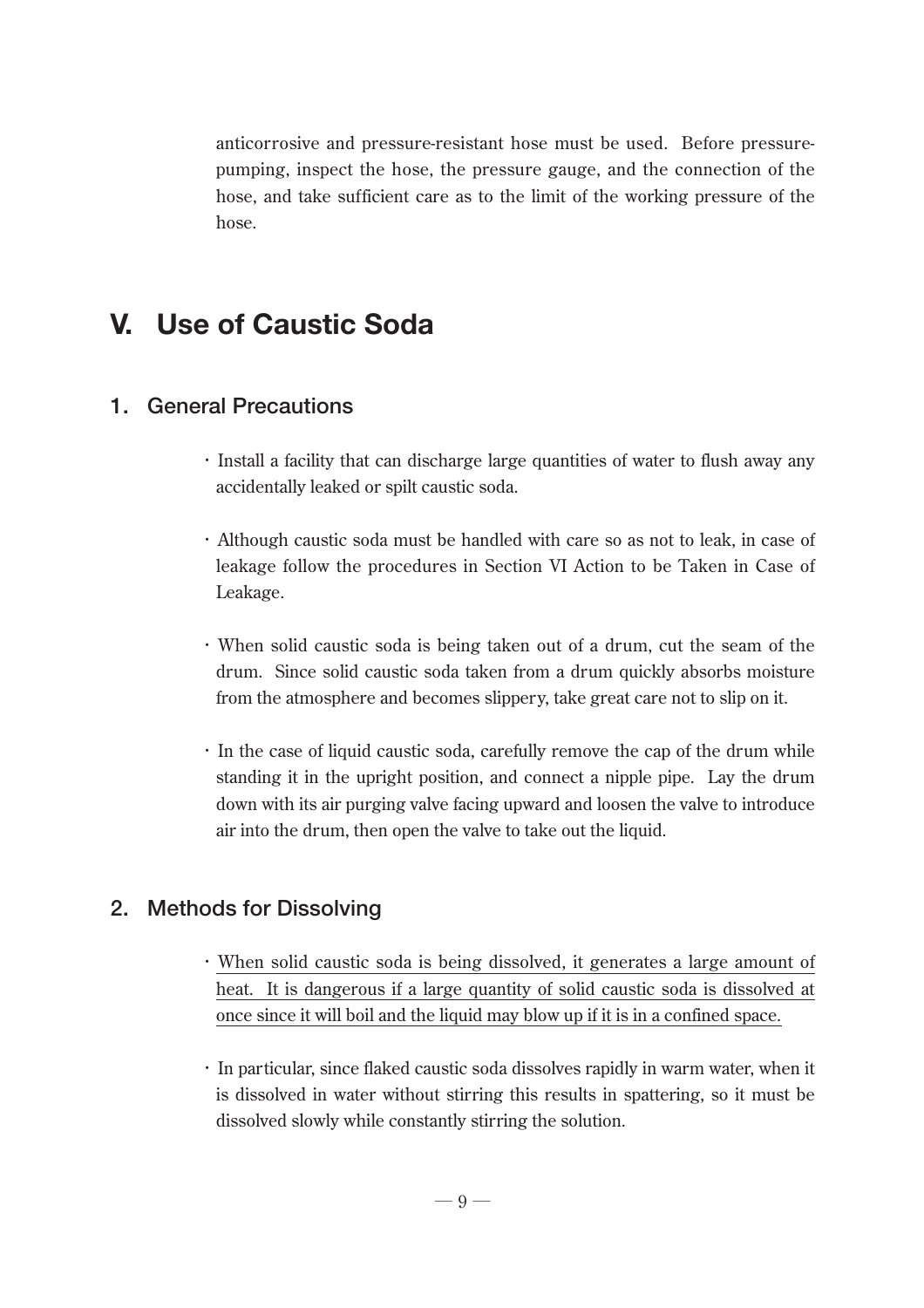・Simple methods of dissolving solid caustic soda are described in the following sections (refer also to the diagram).



#### Method 1

A mesh plate on which drums are placed is set one-third the way from the top of a dissolving tank with a height of 1.5 to 2.0 m, and blocks of solid caustic soda from which 1/2 to 2/3 (in area) of the steel sheet has been removed are placed on the mesh plate. When the blocks of solid caustic soda are immersed in water to half of their thickness, dissolution starts, and as the upper layer is replaced by the lower layer, dissolution proceeds.

#### Method 2

While using the same system as in Method 1, the solution is circulated using a pump at the same time. Without immersing the solid caustic soda in the water, the solution is pumped from the bottom of the tank and sprayed over the solid caustic soda that is placed on the mesh plate to dissolve it. If the water is sprayed strongly enough, the dissolution can be expedited.

#### Method 3

In this method, solid caustic soda packed in drums is dissolved. The packed drums are placed on bars which support the drums installed above the tank, and steam is injected from the bottom of the drums.

#### **3. Treatment of Empty Containers and Waste**

・Thoroughly wash empty containers that have contained caustic soda, or containers in which there is a possibility that caustic soda has been mixed with water and has adhered to the interior of the container before its disposal.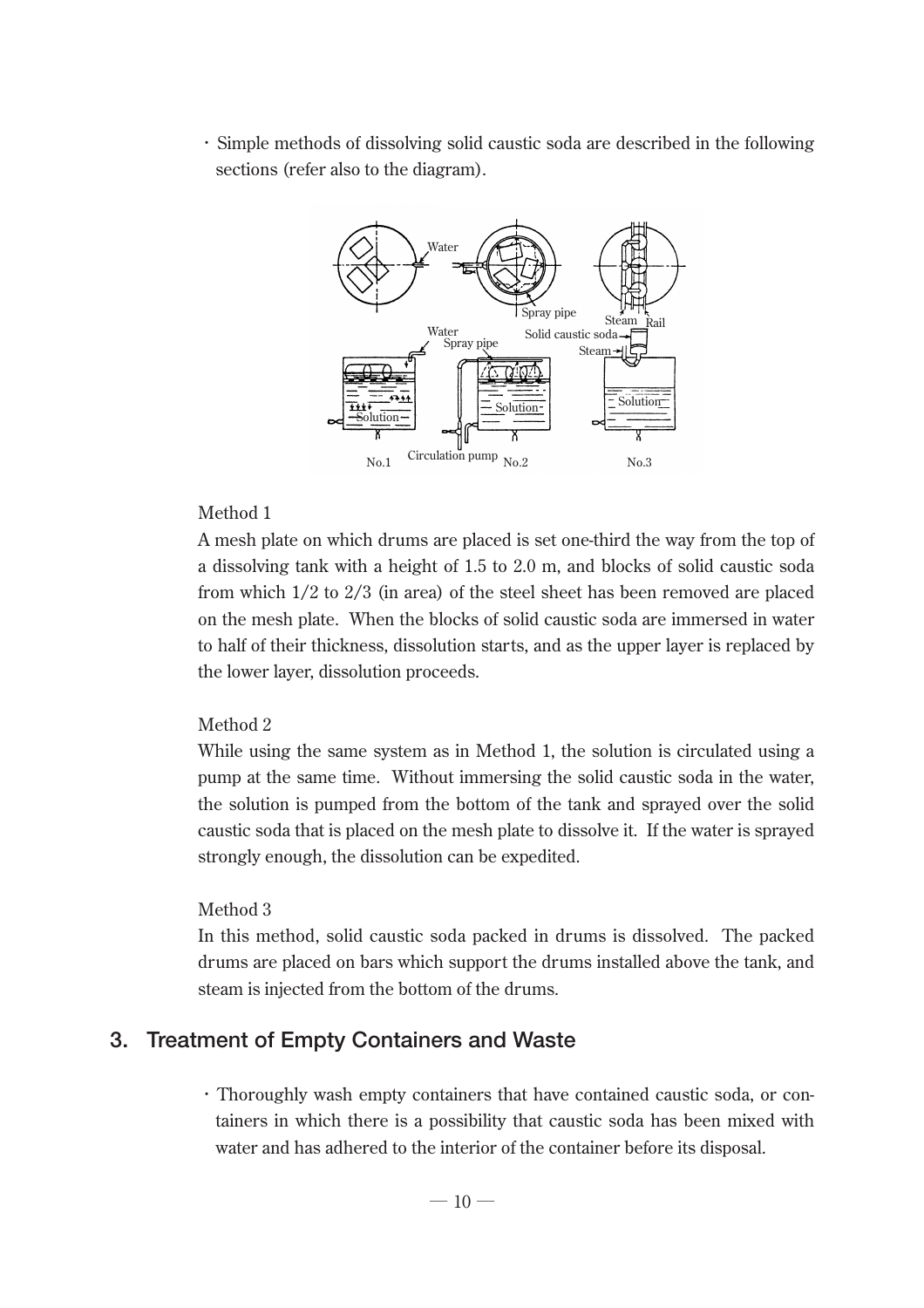・Dispose of waste caustic soda solution after diluting it further with water, neutralizing it with an acid, and diluting the solution with a large quantity of water. Do not flush any caustic soda waste solution into the sewage system or a river without first applying treatment to neutralize it.

#### **4. Accident Prevention Measures**

- (1) Education and training
	- ・Operators that handle caustic soda should be required to observe the operating standard for safe operations. For this, it is necessary to provide education and training concerning:
		- The characteristics, level of hazard, and methods of handling of caustic soda
		- The location of protectors, showers, eye washers, water taps, cleaning hoses, and first aid facilities
		- Proper method for the use of protectors and first aid facilities
		- First aid measures to be taken in case of an emergency
		- For operators filling tanks, measures for preventing a lack of oxygen.

It is also important to train supervisor concerning the following, and regularly carry out training drills for dealing with disasters:

- Proper usage of the first aid facilities
- Measures to be taken in the case of a chemical injury.
- (2) Operational rules
	- ・It is important to establish rules concerning the proper use the facilities for handling caustic soda or any associated facilities, and to operate them in accordance with the rules.
- (3) Voluntary inspection
	- ・Caustic soda is a highly corrosive substance. It is important to periodically inspect equipment that is used for handling caustic soda and to retain the inspection records.
- (4) Prevention of erroneous operations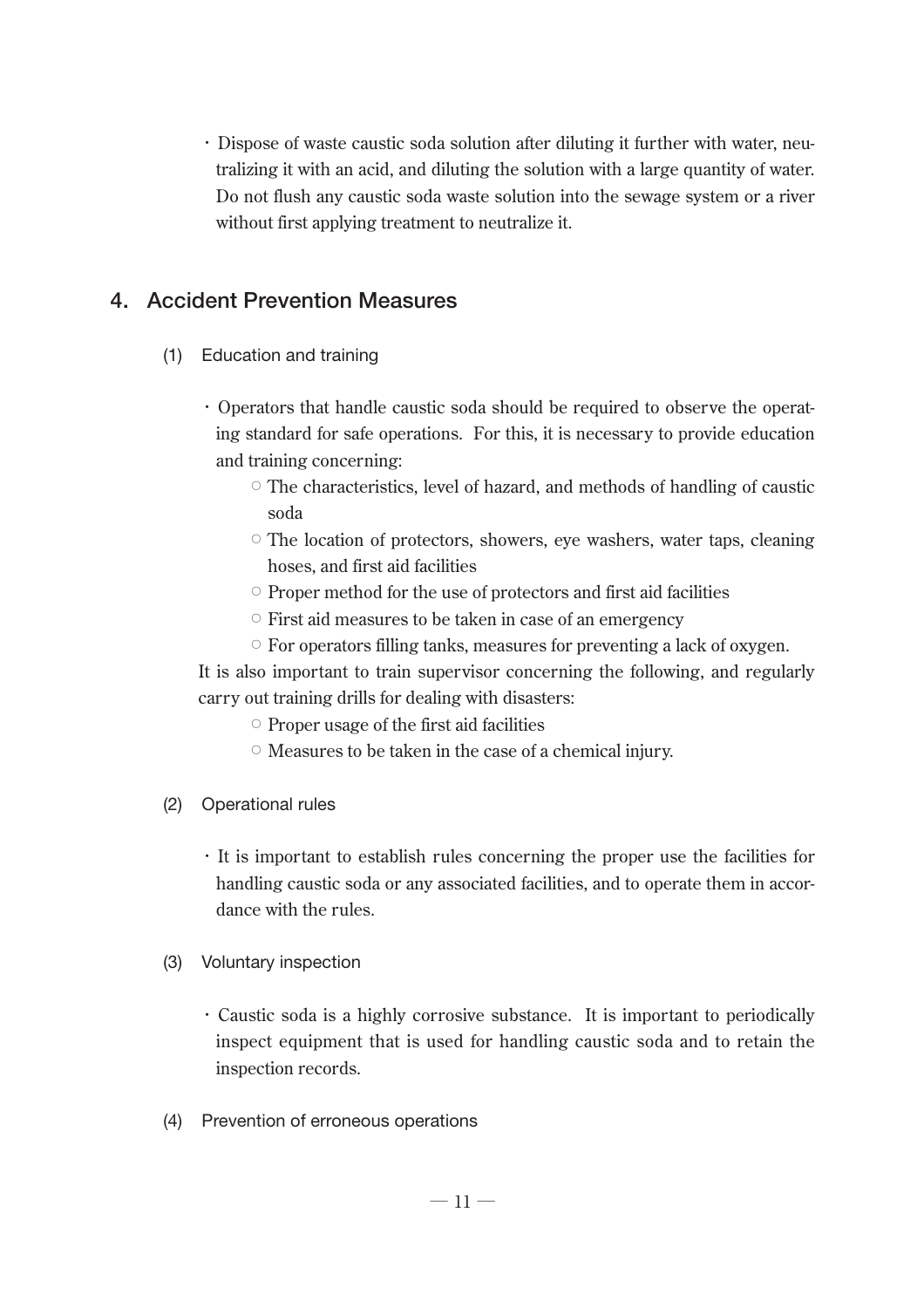・For the piping of facilities for handling caustic soda, it is important to take measures such as indication of the name and the direction of flow of the liquid, as well as color-coding and indication of the opening or closing direction of major valves and cocks. Furthermore, for inspection of the operating procedures or facilities, the utilization of a checklist is effective.

#### **5. Prevention Measures for Hygiene**

- ・The storage of food in places where caustic soda is stored or working areas where it is handled is prohibited, and smoking, eating or drinking in such places is also prohibited.
- ・The operator must wear cotton or synthetic-fiber work wear, a work cap, protective goggles, rubber boots, rubber gloves, and a rubber apron. In the area where mist or dust is in the air, wear a dust mask.
- ・Protective cream has no effect. Wash the face and hands thoroughly at the end of the work operations.
- ・In places where caustic soda is handled, provide a shower and face washing facility that can be used immediately at any time.

## **VI. Actions to be Taken in Case of a Leakage**

- ・Since caustic soda is highly corrosive, avoid contact with the human body. If body contact occurs, treat it following Section IX Emergency measures (p. 15).
- ・In the case of solid caustic soda, promptly recover it and place it in a container (by scraping it together with sand or soda ash), neutralize it with an acid, and flush it away using a large quantity of water.
- ・In the case of a large quantity of leaked liquid, put together it at once in a ditch or pit. If this is impossible, surround it with sand or other materials, and follow the instructions for disposal described above.
- ・In the case of a small quantity of leaked liquid, flush it with water or wipe it off,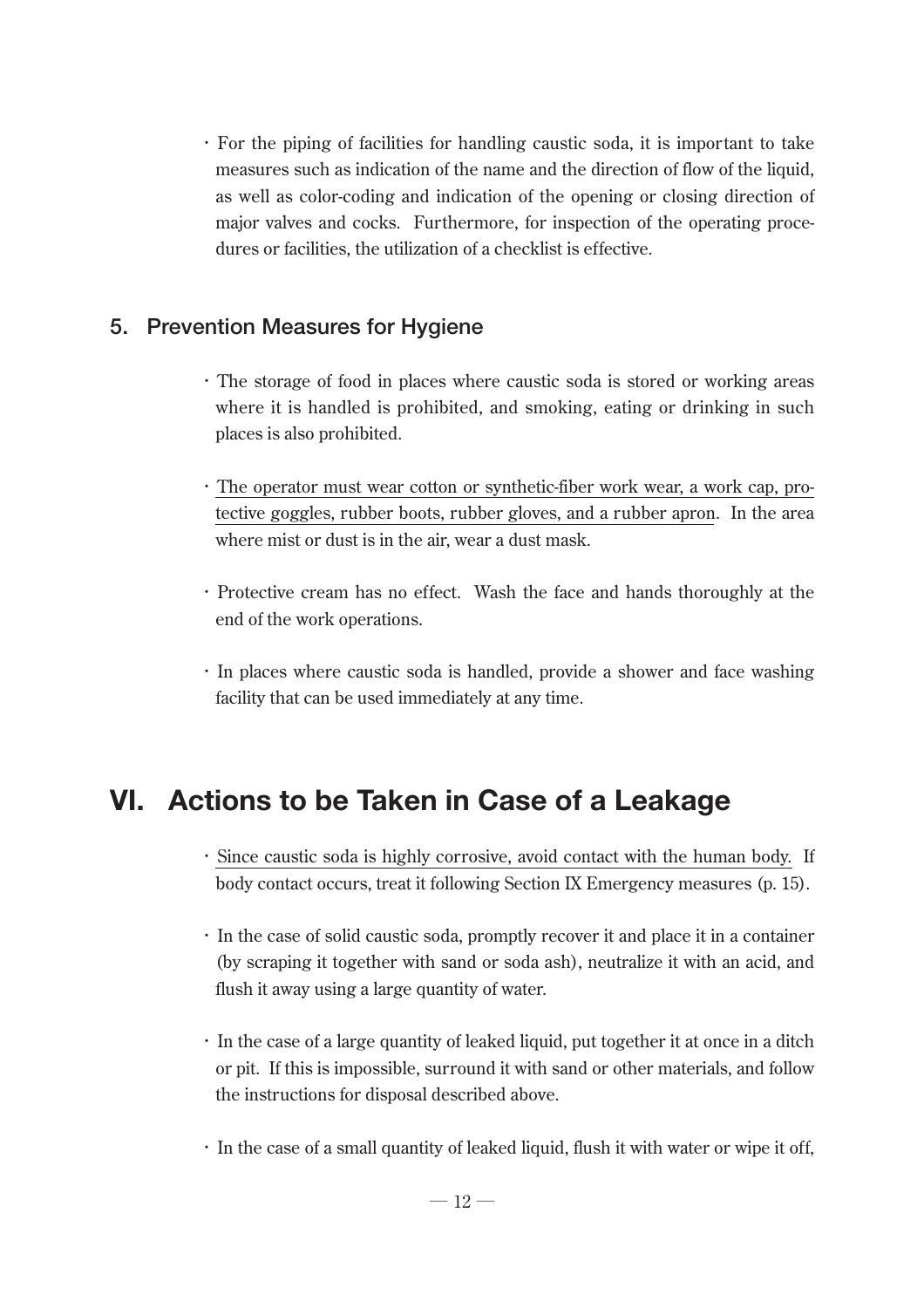and sprinkle a large quantity of sodium bicarbonate over it so that no caustic soda remains. The discharged water used for washing must be neutralized before draining it.

- ・Accidents during transportation must be reported to the health center, the police station and the fire station, and measures described above must be carried out.
- ・To detect any leakage, apply several drops of a phenolphthalein indicator. If caustic soda is present, the color changes to red.

## **VII. Maintenance of the Facilities (Cleaning and Repairing)**

The cleaning or repair of a facility after the use of caustic soda solution must be directed by an experienced supervisor who knows the dangers well. In addition to general precautions, take care of the following:

- ・Make sure that the solution is completely blocked off at the inlet port of the tank.
- ・When an operator enters the tank or the facility, remove the contents by pumping or flowing out as much as possible, and thoroughly clean it with water.
- ・Dismantle all the pipes connected to the tank or the facility. If possible, remove them by sorting them into groups.
- ・Supply fresh air with a small air blower. Do not use compressed air since this is dangerous.
- ・Display a warning sign when an operator is inside the tank or the facility.
- ・When the piping is being repaired, remove the solution in the pipe beforehand, and clean the pipe sufficiently with warm or cold water.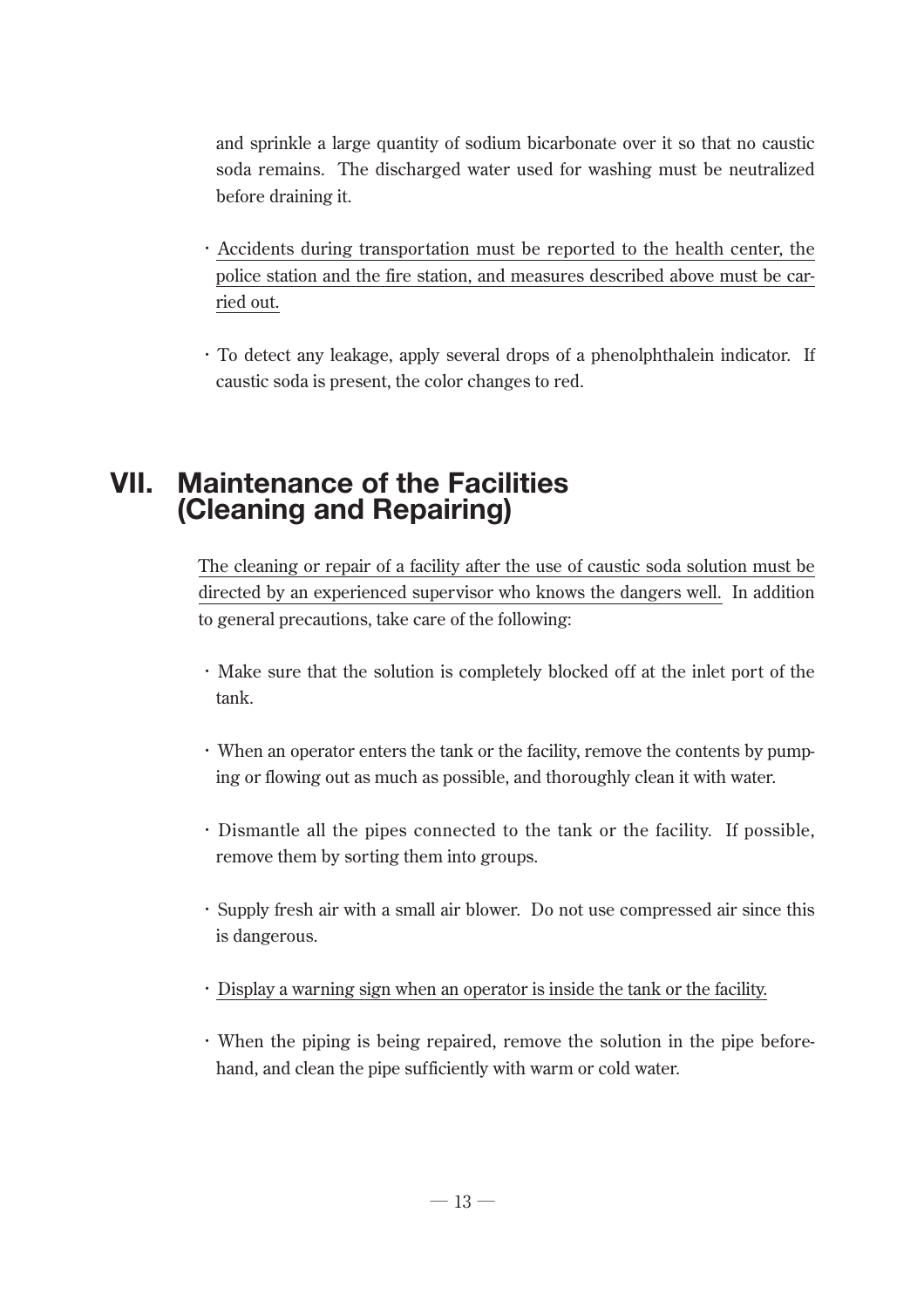## **VIII. Safety Facilities**

In order to prevent leaked caustic soda from flowing out of storage facilities, it is preferable to install facilities for the safe storage of caustic soda or facilities for recovering it and preventing it from causing harm. Examples of such facilities are as follows:

・Spare tanks that can receive caustic soda in a short time in an emergency



・Liquid bank around the tank or group of tanks



・Pit-like structure, pond and depression, etc.



The leaked caustic soda is recovered or disposed of. For disposal, neutralize it with an acid and wash it away with a large quantity of water.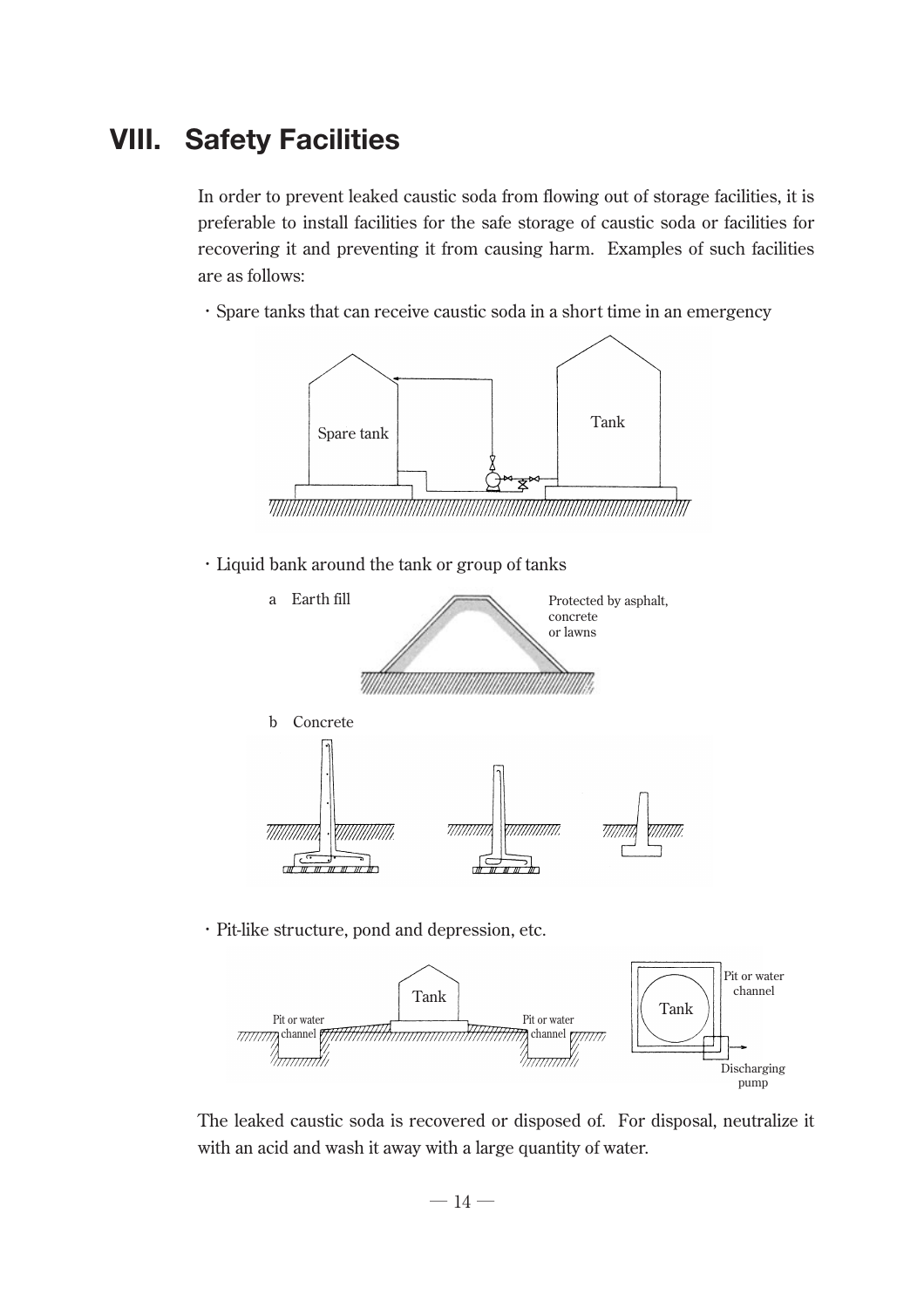## **IX. Emergency Measures**

#### **1. Skin Exposure**

- ・If caustic soda comes into contact with clothing, immediately remove the clothing and wash the skin with a large quantity of flowing water for a long time. Then neutralize the caustic soda with a boric acid solution or ammonium chloride solution. However, any attempt to neutralize it with a weak acid from the beginning could turn out to be dangerous.
- ・The best way to clean the skin is to wash it under a water shower.
- ・Since shock may be experienced in cases of severe injury, or chemical injury to a large area of the skin, lay the patient down quietly and warm him/her moderately, and immediately call an ambulance.
- ・Do not apply oils or other ointments except under the direction of a physician.

#### **2. Eye Exposure**

- ・If caustic soda gets into the eyes, immediately rinse it out with a large quantity of flowing water for at least 15 minutes. In this case, hold the eyelids open wide with the fingers so that water can reach every part of the eyeballs and eyelids.
- ・Call an ambulance, or if possible, an ophthalmologist. If the arrival of the physician is delayed, rinse the eyes with water for a further 15 minutes.
- ・After first washing for 15 minutes with plain water, then wash the eyes with a sodium bicarbonate solution or boric acid solution. It is preferable to administer a few drops of 0.5% pontocaine solution or an equivalent local anesthetic agent as a first aid treatment.
- ・It is necessary to continue washing the eye for a long time to sufficiently remove the alkali from the eyes.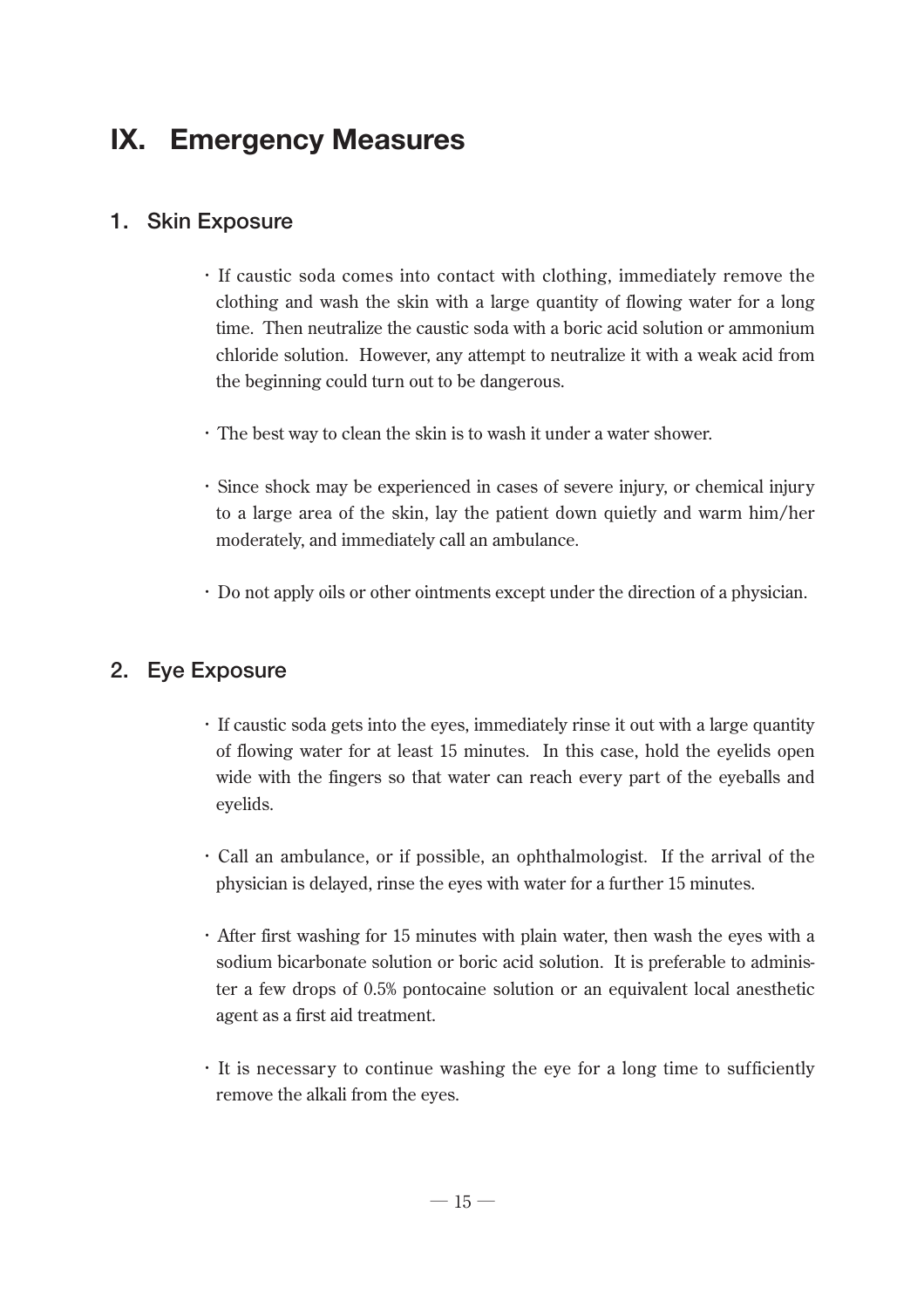#### **3. Swallowing**

- ・If swallowed, even a diluted solution affects the mucous membranes of the mouth, throat, esophagus, and stomach.
- ・Never force the patient to vomit, since the stomach wall that is penetrated and thinned by caustic soda may be punctured.
- ・If the patient becomes unconscious, do not give food or drink orally.
- ・If the patient is clearly conscious, wash the mouth out with a large quantity of water, and if possible, give him/her milk mixed with egg white. In addition, give him/her vinegar, olive oil, or fruit juice to promptly neutralize the caustic soda.
- ・If the measures described above cannot be taken immediately, have the patient drink as much water as possible.
- ・Inform a physician of the details of the accident and the location of the patient.

## **X. Reference Items**

- 1. Properties of Caustic Soda
	- ・Molecular formula : NaOH
	- ・Molecular weight : 40.00
	- ・Specific gravity : 1.48 (45% concentration)
		- 1.50 (50% concentration)
	- ・Melting point : 9℃ (45% concentration)
	- $\cdot$  Boiling point : 136  $\sim$  137°C (45% concentration)
	- Vapor pressure :  $3.24 \text{ mmHg}$  (20 °C, 45% concentration)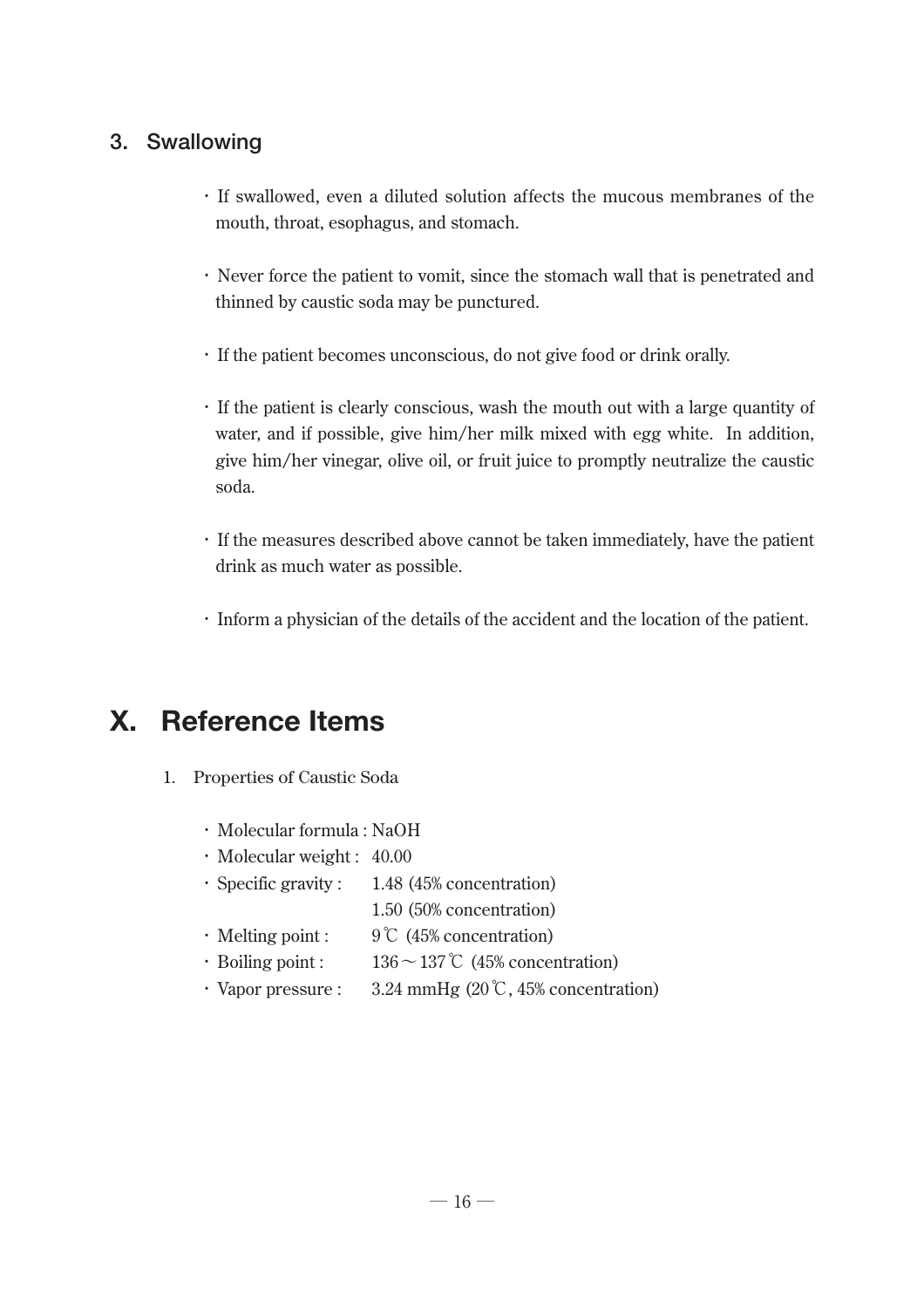| $\mathbf{d}^{15/4}$ | Bé             | <b>NaOH</b><br>$\%$ | <b>NaOH</b><br>$g/ \ell$ | $\mathbf{d}^{\scriptscriptstyle{15/4}}$ | Bé | <b>NaOH</b><br>$\%$ | <b>NaOH</b><br>g/ $\ell$ |
|---------------------|----------------|---------------------|--------------------------|-----------------------------------------|----|---------------------|--------------------------|
| 1.007               | $\mathbf{1}$   | 0.59                | 6.0                      | 1.220                                   | 26 | 19.65               | 239.7                    |
| 1.014               | $\overline{2}$ | 1.20                | 12.0                     | 1.231                                   | 27 | 20.60               | 253.6                    |
| 1.022               | 3              | 1.85                | 18.9                     | 1.241                                   | 28 | 21.55               | 267.4                    |
| 1.029               | $\overline{4}$ | 2.50                | 25.7                     | 1.252                                   | 29 | 22.50               | 281.7                    |
| 1.036               | 5              | 3.15                | 32.6                     | 1.263                                   | 30 | 23.50               | 296.8                    |
| 1.045               | 6              | 3.79                | 39.9                     | 1.274                                   | 31 | 24.48               | 311.9                    |
| 1.052               | $\overline{7}$ | 4.56                | 47.3                     | 1.285                                   | 32 | 25.50               | 327.7                    |
| 1.060               | 8              | 5.20                | 55.0                     | 1.297                                   | 33 | 26.58               | 344.7                    |
| 1.067               | 9              | 5.86                | 62.5                     | 1.308                                   | 34 | 27.65               | 361.7                    |
| 1.075               | 10             | 6.58                | 70.7                     | 1.320                                   | 35 | 28.83               | 380.6                    |
| 1.083               | 11             | 7.30                | 79.1                     | 1.332                                   | 36 | 30.00               | 399.6                    |
| 1.091               | 12             | 8.07                | 88.0                     | 1.345                                   | 37 | 31.20               | 419.6                    |
| 1.100               | 13             | 8.78                | 96.6                     | 1.357                                   | 38 | 32.50               | 441.0                    |
| 1.108               | 14             | 9.50                | 105.3                    | 1.370                                   | 39 | 33.73               | 462.1                    |
| 1.116               | 15             | 10.30               | 114.9                    | 1.383                                   | 40 | 35.00               | 484.1                    |
| 1.125               | 16             | 11.06               | 124.4                    | 1.397                                   | 41 | 36.36               | 507.9                    |
| 1.134               | 17             | 11.90               | 134.9                    | 1.410                                   | 42 | 37.65               | 530.9                    |
| 1.142               | 18             | 12.69               | 145.0                    | 1.424                                   | 43 | 39.06               | 556.2                    |
| 1.152               | 19             | 13.50               | 155.5                    | 1.438                                   | 44 | 40.47               | 582.0                    |
| 1.162               | 20             | 14.35               | 166.7                    | 1.453                                   | 45 | 42.02               | 610.6                    |
| 1.171               | 21             | 15.15               | 177.4                    | 1.468                                   | 46 | 43.58               | 639.8                    |
| 1.180               | 22             | 16.00               | 188.8                    | 1.483                                   | 47 | 45.16               | 669.7                    |
| 1.190               | 23             | 16.91               | 201.2                    | 1.498                                   | 48 | 46.73               | 700.0                    |
| 1.200               | 24             | 17.81               | 213.7                    | 1.514                                   | 49 | 48.41               | 732.9                    |
| 1.210               | 25             | 18.71               | 226.4                    | 1.530                                   | 50 | 50.10               | 766.5                    |

2. Specific Gravity and Concentration of Caustic Soda Solution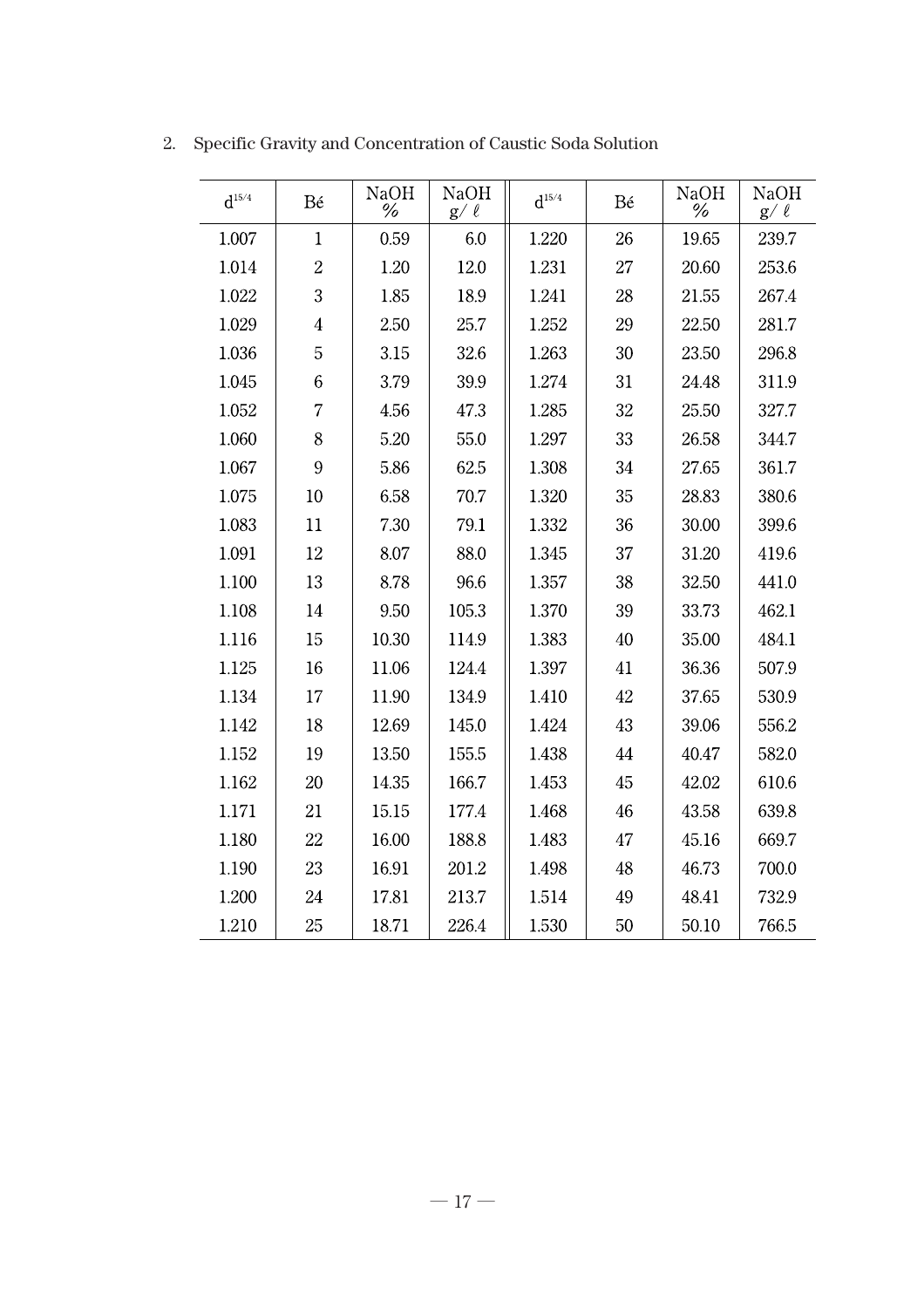3. Specific Gravity, Concentration, and Temperature of Caustic Soda Solution



4. Heat of Dissolution of Caustic Soda in Water



Number of Moles of Water to 1 Mole of the Compound at 18℃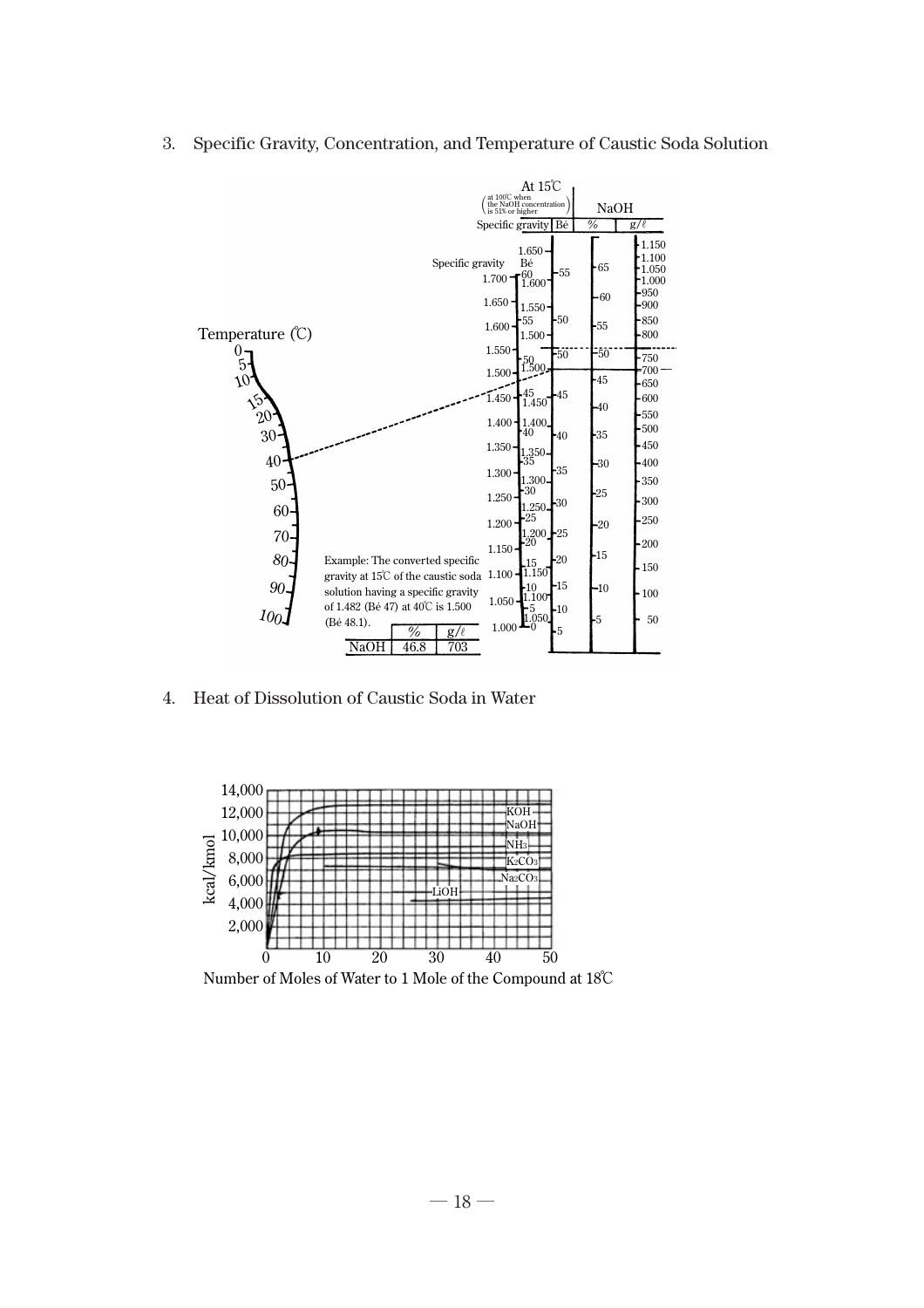5. Phase Diagram for Caustic Soda



6. Boiling Point of Caustic Soda Solution

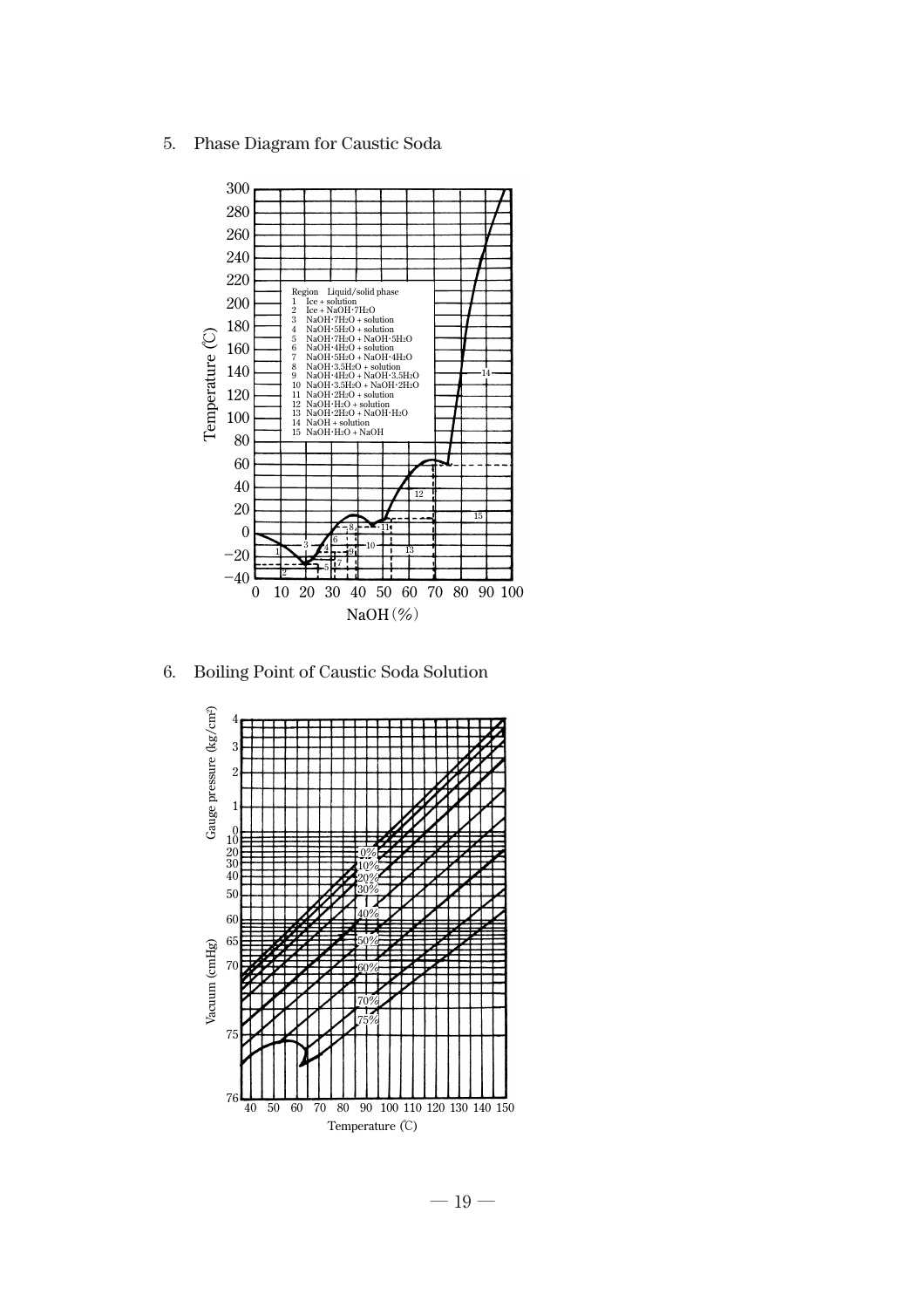7. Specific Heat of Caustic Soda Solution



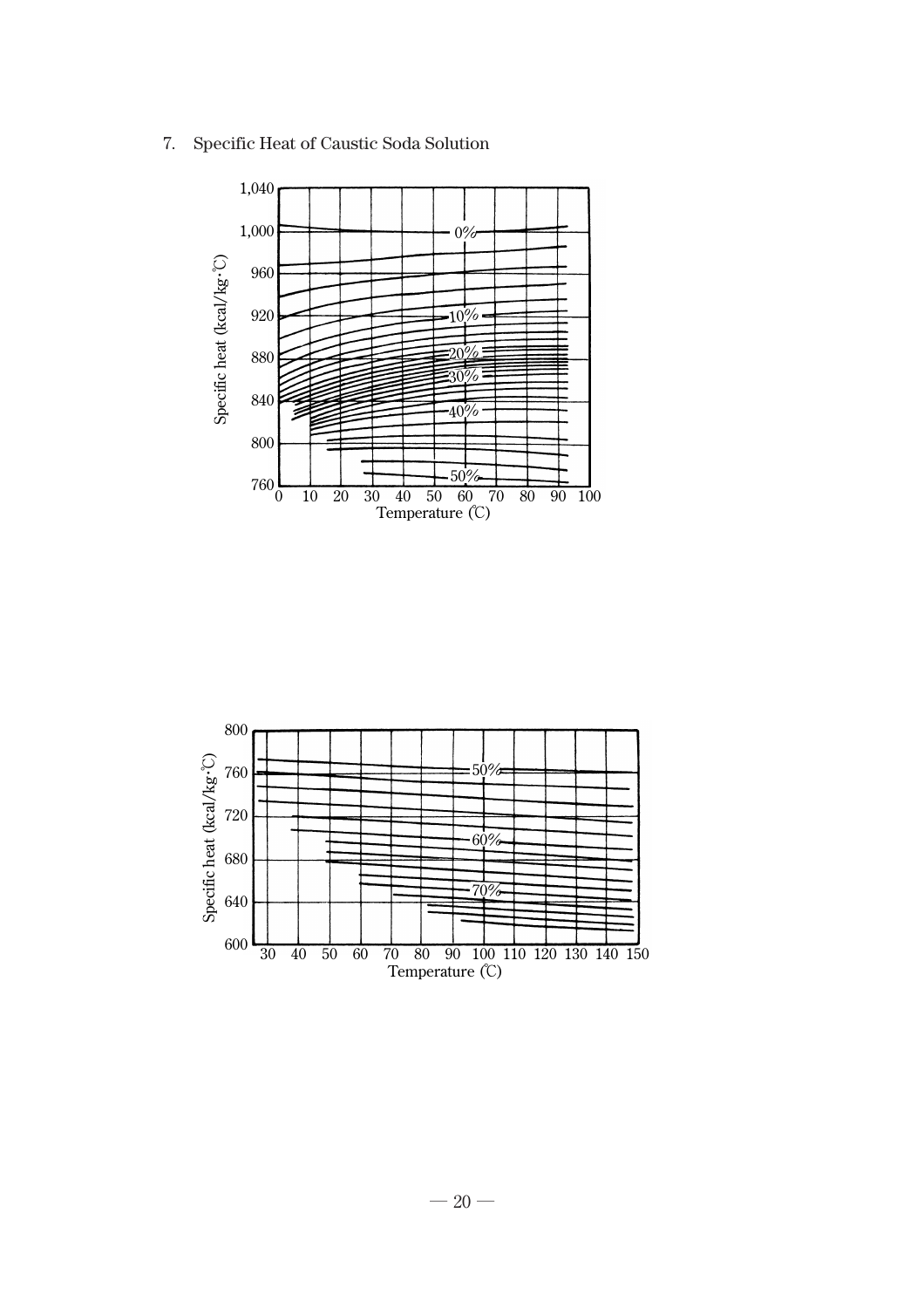## **XI. Related Laws and Regulations**

Caustic soda is mainly regulated by the Poisonous and Deleterious Substances Control Law. Since it is also covered by the Pharmaceutical Affairs Law, the Food Sanitation Law, the Ship Safety Law, the Water Pollution Control Law, and Waste Disposal and Public Cleaning Law, great care should be taken when handling caustic soda.

(1) Poisonous and Deleterious Substances Control Law

Caustic soda (excluding solutions of 5% or less) is specified as a deleterious substance, and is subject to regulation as to its marketing, storage, consumption, transportation, etc.

- (a) Dealers in caustic soda, and carriers using motor vehicles with a loading capacity for caustic soda is 5 tons or more, or motor vehicles on which containers of a capacity of 1,000 liters or more are loaded must appoint a person in charge of handling poisonous and deleterious substances at each establishment to prevent health hazards. All persons who handle caustic soda on the job have managerial responsibility under the law regarding loss and leakage prevention, displays, measures to be taken in case of an accidents, and so on.
- (b) When a dealer sells or provides caustic soda, the required items must be recorded, and a record must be kept retained.
- (c) If 5 tons or more of caustic soda is being transported at a time using a motor vehicle, the required signs must be displayed, and the required protective equipment for at least two persons must be carried. If the specified time (4 hours of continuous driving, or 9 hours of driving in one day) is exceeded, a standby driver must accompany the driver.
- (d) The standards related to the first aid measures in case of driving accident must be established, and the drivers must carry a document in which these measures are described. The education and training of the first aid measures are also required.
- (e) When caustic soda is discarded, the use of the neutralization method is stipulated "after adding water to form a diluted solution, and neutralizing it using an acid (diluted hydrochloric acid, diluted sulfuric acid, etc.), it must be diluted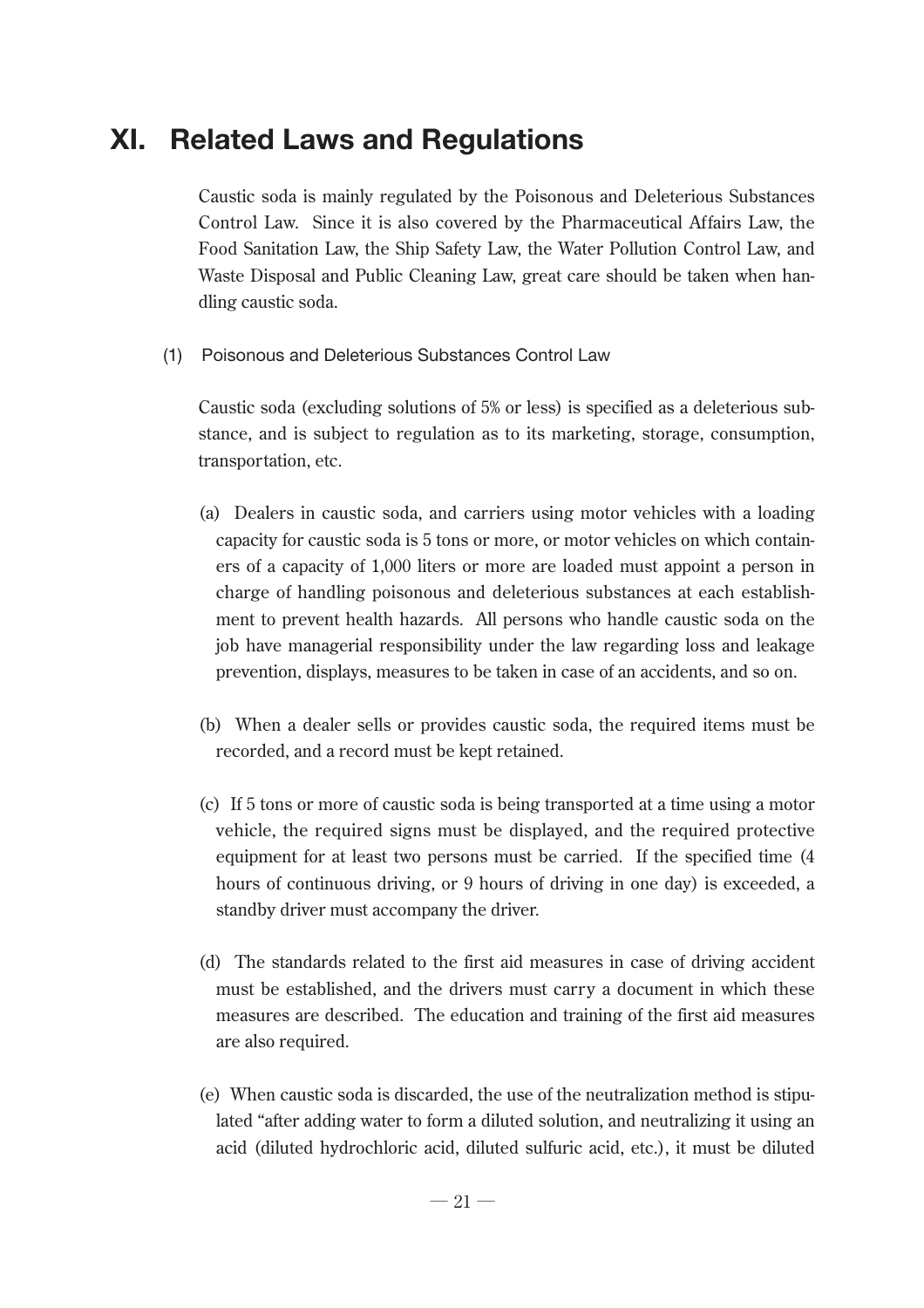with a large quantity of water and flushed away."

- (f) For the tank storage (outdoors, indoors, and underground) of liquid caustic soda, the standards for the structure and facilities have been established.
- (2) Pharmaceutical Affairs Law

Caustic soda (excluding solution of 5% or less) is specified as a deleterious substance under the Pharmaceutical Affairs Law, and is subjected to regulations of its handling.

- (a) On the containers or packages, the name and the characters "Deleterious" must be written in red within a red frame on a white background.
- (b) Marketing, provision, storage, and displays are also regulated.
- (3) Food Sanitation Law

Caustic soda is specified as a chemically-synthesized compound when it is intended for use as a food additive, and is subject to restrictions when it is marketed, displayed, manufactured, or processed.

(4) Ship Safety Law

Caustic soda is specified as a hazardous material (corrosive material) in the regulations for shipping and storing hazardous materials under this Law, and the shipper must observe the preparation of hazardous material specifications, the rules for packaging, the notification of hazardous materials when shipping by motor vehicle ferry, etc.

(5) Water Pollution Control Law

Since caustic soda affects the hydrogen ion concentration specified by regulations and standards related to water discharges from factories, care should be taken.

(6) Waste Disposal and Public Cleaning Law

Waste alkali is specified as industrial waste, and its collection, transfer, and dis-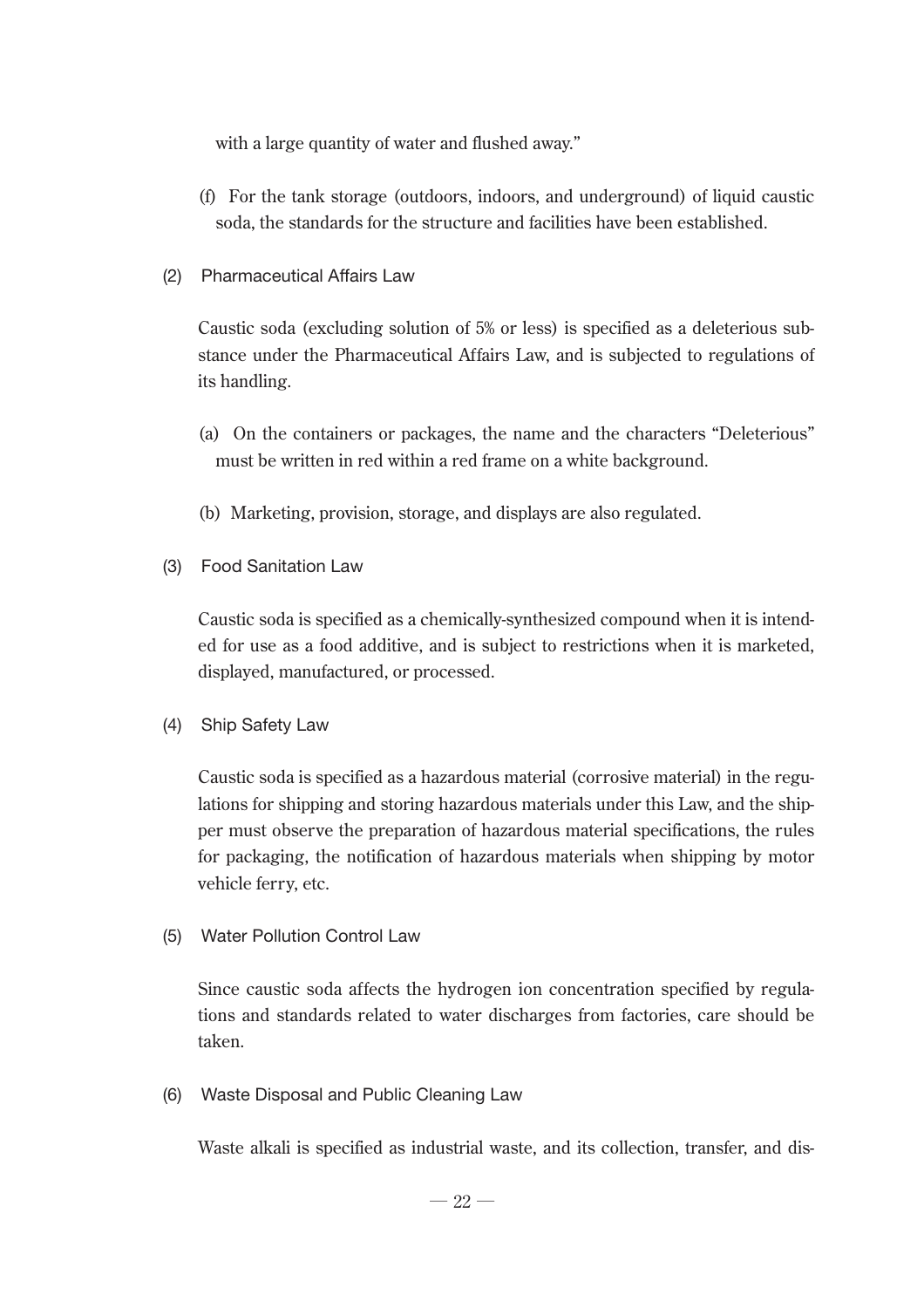posal must be carried out by corporations and companies themselves in accordance with specified standards, or entrusted to industrial waste disposal services approved by the Governor that exercises jurisdiction over the district.

## **XII. Cases of Disasters**

- (1) In a certain soap factory, since no protective goggles were used when solid caustic soda material was taken out of a drum and crushed, fine powder from the caustic soda entered the operator's eyes and he suffered chemical injury.
- (2) While solid caustic soda was being crushed, small pieces entered the operator's eyes from the side of the protective goggles and he was injured.
- (3) In the manufacturing of caustic soda flakes, when the water supply fed into the flaker was being adjusted, the flaker exploded with a loud noise, and molten caustic soda was suddenly scattered. As a consequence, two operators were exposed to hot caustic soda over their whole body and died.
- (4) In an experiment for making soap in a certain primary school, since a student carelessly grasped the caustic soda using the bare hands, the student's skin was penetrated and burned. The hand was immediately washed with water, but it was too late and the hand suffered injury.
- (5) Fine caustic soda powder adhering to a pipe cock entered an operator's eyes, but he thought it was ordinary dust and thus treatment was delayed. As a result, the symptoms worsened and this required 5 days leave for chemical injury.
- (6) An operator was washing an electrolysis tank together with three other cooperators. When the cleaning water in the electrolysis tank was pumped with a siphon using a rubber hose, he was below the floor level and when he looked up to receive the end of the rubber hose, the caustic soda solution adhering to the funnel under the caustic soda solution outlet of the decomposing tower fell into his right eye since he was not wearing protective goggles.
- (7) When an operator was cleaning an electrolysis tank, he transferred the caustic soda solution into a drum from the decomposing tower, and tilted the drum to move it by rolling it. He then lost balance and the solution splashed and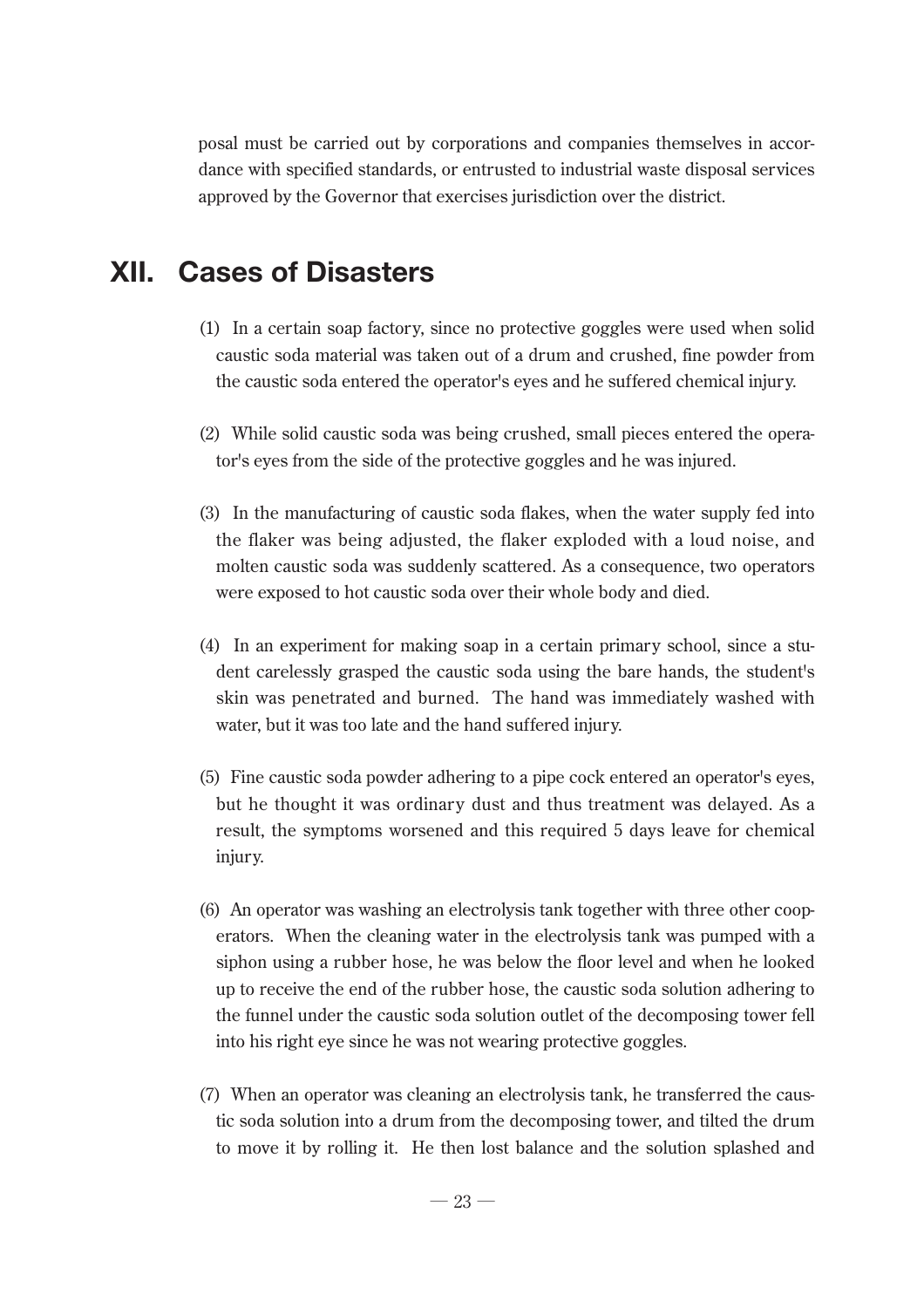soaked his gloves. His hands slipped and the solution on his gloves entered his left eye. At that time, he was not wearing protective goggles.

- (8) In preparation for replacing the salt box under the electrolytic caustic soda evaporator, an operator cleaned the interior of the tank and pumped out the cleaning solution. When he fully opened the drain valve to remove the cleaning solution safely, one drop of the cleaning solution dripped from the gland holder of the valve and entered his left eye.
- (9) Since electrolytic caustic soda had crystallized and remained in the decomposing tower it did not come out of the caustic soda outlet, and thus an operator warmed the lower part of the caustic soda cooler using steam. While dissolving the crystals, the caustic soda solution filling the tower came out of the upper part of the cooler and entered his right eye from the gap in the protective goggles.
- (10) While sampling a low concentration of caustic soda solution, an operator received the solution from the sampling tube installed in the inlet pipe of the evaporator to a sampler. However, since he opened the cock too much, a large quantity of the solution suddenly came out and hit the sampler, and droplets rebounded and entered his eyes from a gap in the protective goggles.
- (11) During saponification for soap production, when an operator added the caustic soda solution to the oil material using a bucket while heating it with steam, droplets of the caustic soda solution splashed up, and since the operator did not wear protective goggles the droplets entered his left eye and he was injured.
- (12) In a refinery, since a caustic soda pipe in the cleaning plant became clogged due to the deposition of crystals, an operator wearing protective clothing began to check the point of crystal deposition near a 7inches cock between the soda dissolving vessel and the soda tank by introducing steam into the soda pipe. However, since his protective goggles were fogged up, he slipped them off and wiped them off near the cock. At that time, the caustic soda suddenly leaked out and droplets entered in his left eye.
- (13) When liquid caustic soda was transferred from the transport tank to the main tank, the victim (assistant driver) received the liquid remaining in the rubber hose in a small can after finishing the work and droplets from this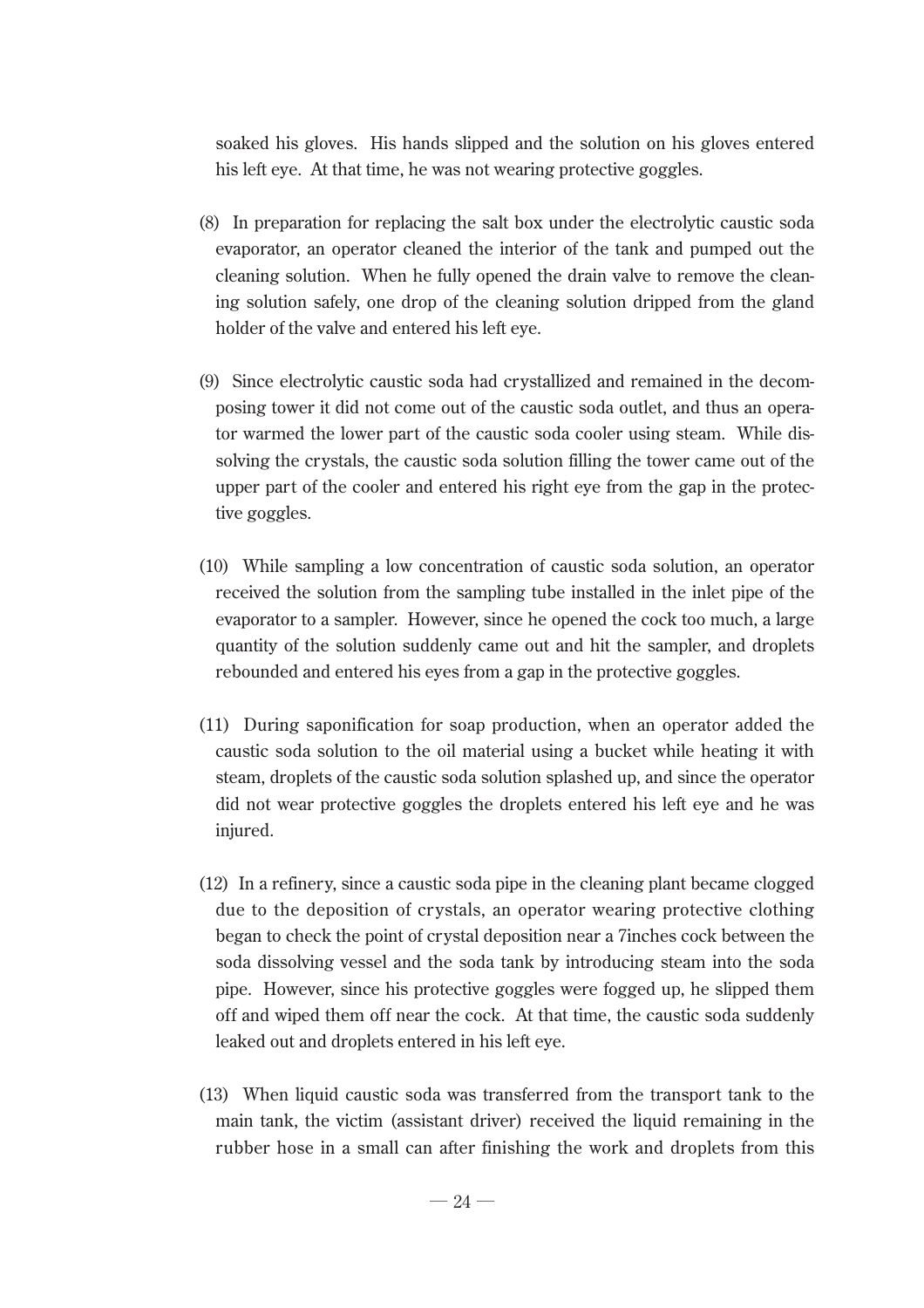entered in his eyes.

- (14) In a sampling operation, since the caustic soda solution happened to overflow from the dome of a railroad wagon transporting the caustic soda solution, an operator rode the wagon to check it and droplets of caustic soda solution fell from the hose handled by another operator on the wagon and entered his left eye.
- (15) When an operator was heating a cock in which caustic soda had been frozen in order to disassemble and repair the cock, the handle suddenly came off and the caustic soda solution was ejected and entered both of the operator's eyes.
- (16) When a pump for caustic soda solution was being operated in a methanol plant and the prime water cock was opened, the caustic soda solution in the discharging pipe flowed back and sprayed over the face of the operator, causing chemical injury to both eyes.
- (17) When a pump used for transporting caustic soda solution was being cleaned, the solution entered the ear of an operator causing hearing loss in that ear.
- (18) To install an overflow pipe for a cleaning solution (10% caustic soda solution) tank in a factory, an operator tried to climb the tank by stepping on a 3/4" branch pipe that was a lateral branch from a 2" vertical pipe at a height of about 1.5 m from the floor. However, since the branch pipe was broken due to corrosion, the cleaning solution remaining in the pipe sprayed out over the face of the operator and he suffered chemical injury.
- (19) In the port of a certain paper mill, the operation for pumping caustic soda solution was started on the ship side, but the solution could not be pumped. Thus, the operator turned off the source switch once, slowly opened the air discharge valve of the pump of the permanent tank and removed a clamping nut holding the suction valve. At that moment, the caustic soda solution sprayed out and the operator was injured.
- (20) When caustic soda solution was being transferred, while the operation of the pump was stopped in order to switch to another pump, the priming water funnel broke and the caustic soda solution was ejected and sprayed over the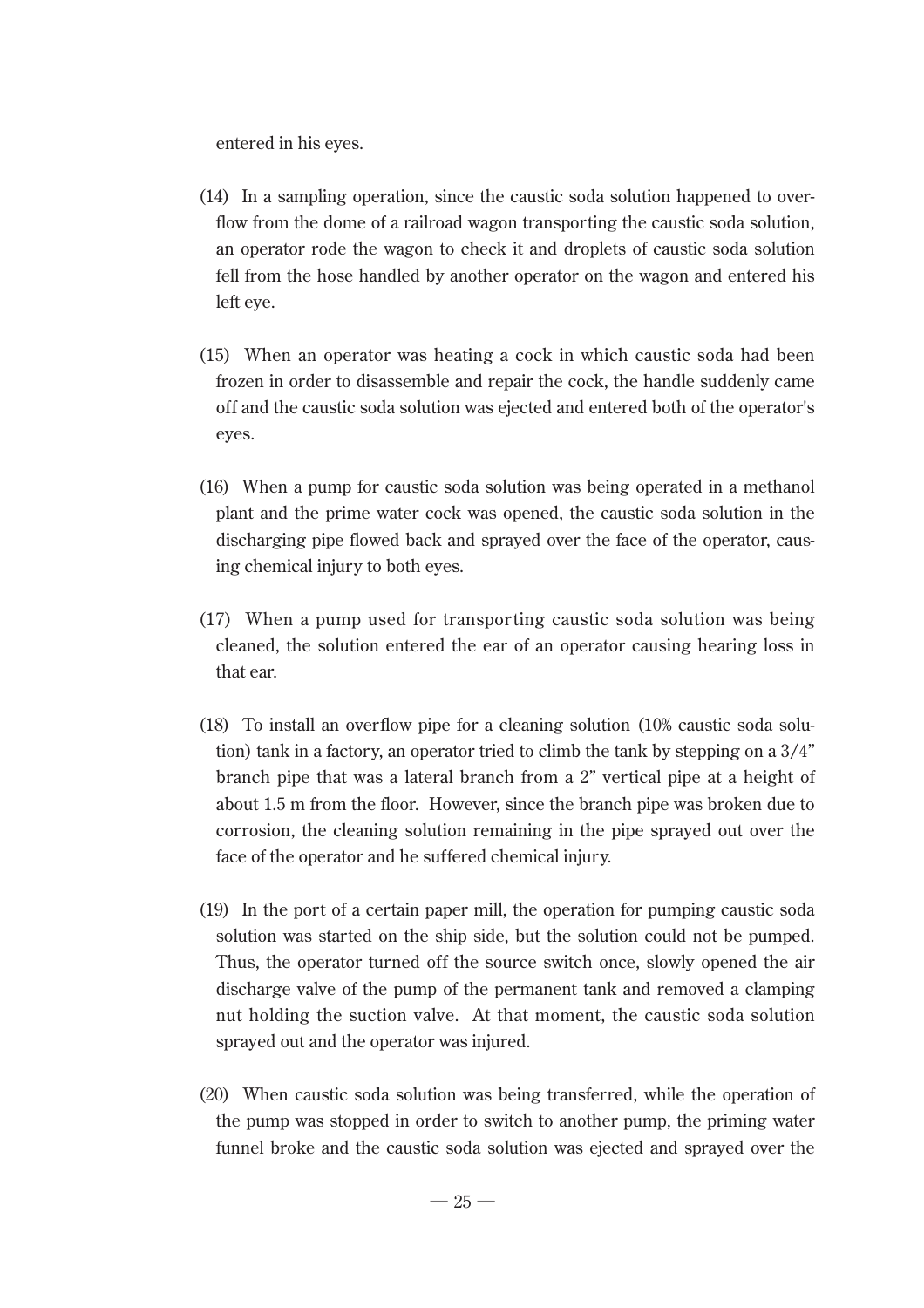head of the operator. Although the funnel was bonded using an adhesive, it became separated due to the pressure of the backflow of the caustic soda solution.

- (21) When an operator was cleaning the inside of a vacant rail tank for liquid caustic soda, he fell unconscious due to lack of oxygen. An observer who entered the rail tank to rescue the operator also fell unconscious, and both suffered from chemical injury to the upper half of their bodies (face, eyes, head and chest) due to the caustic soda cleaning solution that remained in the bottom of the rail tank.
- (22) When an operator was immersing paint cans into a hot caustic soda solution (80℃) to clean them, he slipped on the wet floor and fell into the vessel and died. The top of the vessel was at the same level as the floor and no slip prevention measures were provided.
- (23) In a soda plant, two operators entered the tank of a rail tank for liquid caustic soda returned by a customer for cleaning and were asphyxiated by the gas filling the interior, including carbon monoxide, fell unconscious, and died. One operator who entered the tank with a hose mask and safety rope to rescue the two operators also inhaled carbon monoxide and fell unconscious since the mask was removed after being caught by the rope and he suffered chemical injury due to caustic soda on the back, neck and head. Although the liquid is normally discharged using compressed air, since they discharged the liquid using the exhaust gas from an engine at the site of the customer, the tank was filled with carbon monoxide.